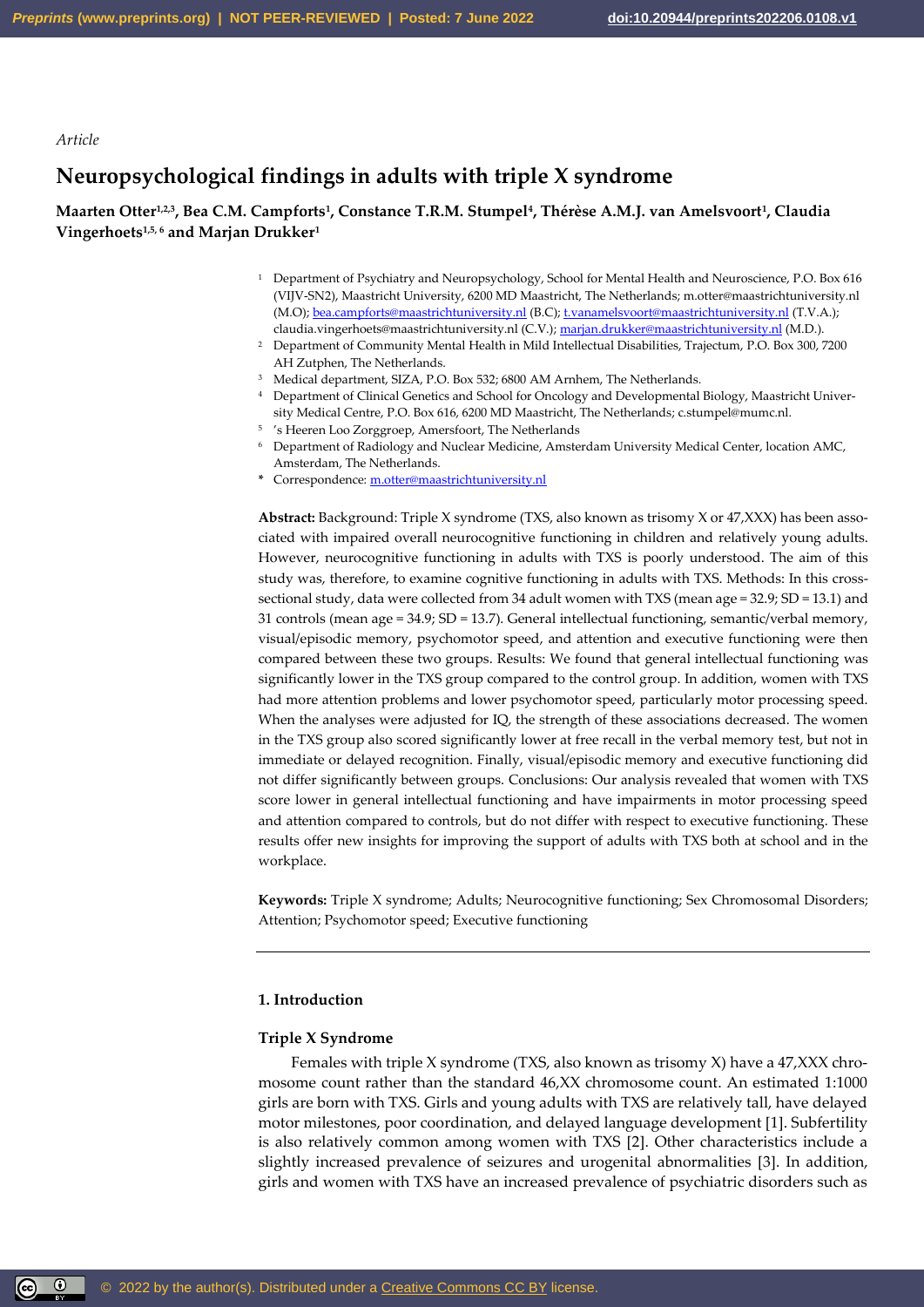anxiety, depression, and psychotic disorders [4]. Finally, social impairments have been described in both children and adults with TXS [5].

### General intellectual functioning

Previous studies in children [6,7] showed that compared to controls, girls with TXS have significantly lower Full-Scale IQ (FSIQ), VIQ (verbal IQ), and PIQ (performance IQ) scores, measured using the Wechsler Intelligence Scale for Children – Revised (WISC-R) [8]. Among a group of adolescents and young adults with TXS (aged 11-24), FSIQ ranged from 53-112 and IQ scores were clustered in the 85-90 range, significantly lower than in siblings [9]. The range is similar to the range in the general population, but the TXS group is skewed to the left in comparison with the control group [1,9].

In adolescents and adults, only one very small study was performed [10,11]. In this study, selection bias was a consequence of an unknown number of the girls that died during childhood. Another unknown number of girls were lost to follow-up [10]. Adolescents with TXS  $(n = 11)$  aged between 16 and 19 years who were assessed using the Wechsler Adult Intelligence Scale – Revised (WAIS-R) [12] had lower FSIQ scores than controls (n = 13) (TXS mean = 81.8; SD = 15.6; controls mean = 108.2; SD = 15.8) [11]. At follow-up, these participants were adults aged between 26-36 years, hereafter referred to as relatively young adults (mean = 31.1, SD= 2.55) [10]. The differences between the TXS (n = 11) and the control group ( $n = 16$ ) were again statistically significant (FSIQ: TXS mean = 81.8; SD= 4.69; range = 62 – 121, vs. controls mean = 108.27; SD = 3.81, *p* < .05) [13]; VIQ: TXS mean = 78.7; SD = 5.34, vs. controls mean = 105.7; SD = 4.36, *p* < .05 and PIQ: TXS mean = 85.5; SD = 4.05 vs. controls mean = 109.9; SD = 3.31; *p* < .05) [10]. So, these differences in FSIQ, VIQ and PIQ between the TXS and control groups can persist into adulthood [10], but confirmation of this conclusion requires research in a larger unbiased group of participants.

### Other neuropsychological domains

More recently, a broader computerised assessment using the Amsterdam Neuropsychological Tasks (ANT) [14] in a relatively small sample of children with an extra X chromosome (girls with TXS ( $n = 17$ ; age = 12.20; SD = 2.56) and boys with 47,XXY, also known as Klinefelter syndrome (n = 23; age = 13.52; SD = 3.12) revealed no significant differences between these two groups of children and two groups of control children with respect to information processing speed, focused attention, or verbal working memory [15]. There were significant differences in FSIQ results between the extra X group and the control group. Interestingly, however, the authors found significant differences between the children with an extra X chromosome and controls with respect to sustained attentional control, inhibition, mental flexibility, and visual working memory. Importantly, they found that psychomotor speed was significantly lower in girls with TXS compared to boys with Klinefelter syndrome [15].

In contrast, studies involving adults with TXS are far scarcer than studies involving children and/or adolescents with TXS. We previously mentioned that in adolescents and adults, only one longitudinal small and biased study [10] was performed. In 1993, Bender et al. examined this cohort of adolescents with TXS [16] and found deficits in attention, concept formation, mental flexibility, spatial thinking, verbal fluency, and basic academic skills, as well as relatively strong verbal learning skills [16]. In 2001, this group subsequently reported that women aged 26-36 years scored significantly lower than controls on Information, Vocabulary, and Object Assembly measured using the WAIS-R [13]. However, they found no difference between adults with TXS and controls with respect to the Picture Completion subtest, which measures visual memory, recognition, and organisation [13]. Using the Wisconsin Card Sorting Test (WCST, which measures conceptual problem-solving abilities), and tests designed to assess reading and comprehension skills, the authors found that women with TXS performed significantly worse than controls after adjusting for FSIQ as a confounding factor [13]. This strategy was used to assess whether differences in individual measures were based on specific impairments, independent of overall intellectual ability [13]. Taken together, these early results suggest that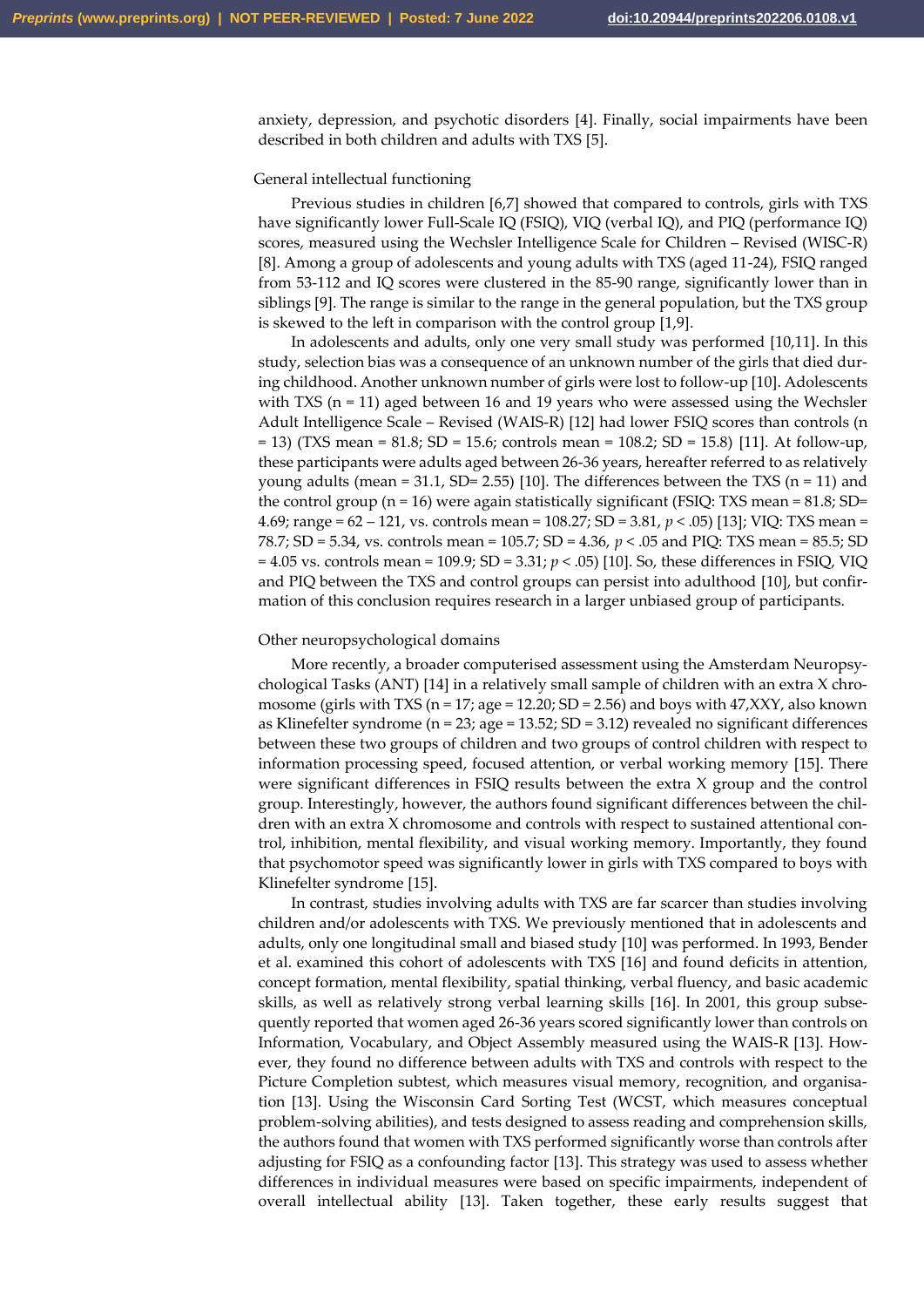neurocognitive functioning, with the exception of visual memory, recognition, and organisation are reduced in relatively young adults with TXS.

Neurocognitive functioning in adults with a neurodevelopmental disorder may reveal differences compared to neurocognitive functioning in childhood and adolescence, so separate studies in adults are warranted. To explain this possibility, it is important to acknowledge that cognitive impairments experienced during childhood may affect the development of other functions (e.g. an impairment in sustained attention may affect the ability to learn to read) [17]. For example, reduced reading skills may have consequences for general cognitive development. Another explanation may be related to the maturation and ageing of the brain. For example, maturation of the brain and brain plasticity may underlie the development of cognitive functioning during adulthood [18], and this development may be sex-specific [19]. In addition, maturation of the brain ‒ and subsequent cognitive development ‒ may also depend on extrinsic factors such as early intervention involving training of social functioning and/or additional support provided at school [20]. In TXS, cognitive functioning may be affected throughout the individual's lifespan, similar to findings in individuals with trisomy 21 [21]. In addition, psychotic disorders have been reported in individuals with TXS [1,4] and may also reduce cognitive functioning throughout life, similar to reports of subjects with 22q11 deletion syndrome [22]. To date, however, the effects of maturation and ageing on cognitive functioning in TXS have not been investigated, yet this information is urgently needed in order to support adults with TXS and answer parents' questions after they receive a prenatal or postnatal diagnosis of TXS for their child. Moreover, girls with TXS may wish to better understand whether their impairments will persist into adulthood.

The aim of this study was to examine differences in cognitive functioning between adult women with TXS and controls. Specifically, we tested the hypothesis that general intellectual function is lower in women with TXS compared to controls. In addition, we tested the hypothesis that women with TXS have reduced visual/episodic memory, semantic/verbal memory, attention, psychomotor speed, and executive functioning compared to controls.

### **2. Materials and Methods**

### *2.1. Study design and setting*

This was a cross-sectional study including both women with TXS and controls from the Flemish region of Belgium (Flanders) and the Netherlands.

# *2.2. Ethics*

This study was performed in accordance with the ethical standards of the relevant national and institutional committees regarding human experimentation, and with the Declaration of Helsinki. All procedures involving human subjects were approved by the medical ethics committee at Maastricht University Medical Centre (MUMC+) and Maastricht University (approval number: NL46871.068.14/METC143051), and all participants provided written informed consent.

#### *2.3. Participants*

A total of 65 adult women (18-63 years of age) participated in the study, including 34 women with TXS (defined as having a 47,XXX chromosomal composition determined using conventional karyotyping) and 31 controls. Women with a mosaic chromosome count were excluded from the study [23]. In order to be eligible to participate in this study, subjects had to be both capable and competent to provide informed consent and had to be sufficiently proficient in the Dutch language. Women who were under legal guardianship at the time of the study were excluded for they were unable to provide independent consent. Two women were excluded for this reason. All 65 participants had a Caucasian background. To assess whether the postnatally diagnosed subgroup functioned at a lower level than the prenatally diagnosed subgroup due to ascertainment bias, we analysed the FSIQ results separately for these two groups.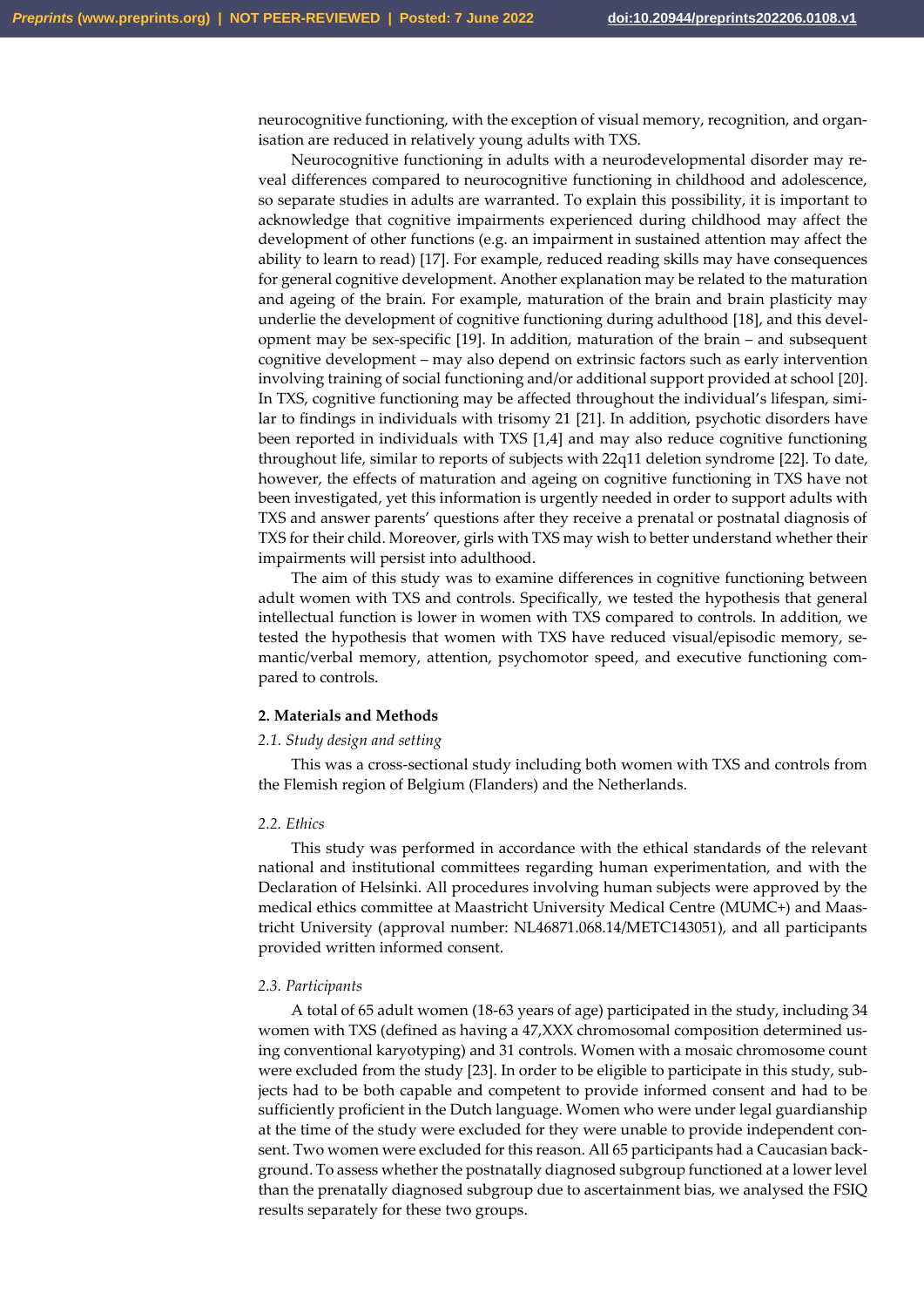# *2.4. Procedure*

Participants with TXS were recruited via flyers, digital newsletters, social media, the Dutch TXS support group (Contactgroep Triple-X Syndroom) and advertising. In addition, the Department of Clinical Genetics at MUMC+ maintains a list of women with TXS who have indicated they are willing to be approached for participating in scientific research; these women received a letter with an informational flyer and an invitation to participate in this study. Controls were recruited by asking families and friends of women with TXS and by advertising. Whenever possible, all assessments in one participant were performed on the same day.

### *2.5. Instruments*

Two instruments were used to assess cognition, the Cambridge Neuropsychological Automated Test Battery (CANTAB) [24] and a brief version of the Wechsler Adult Intelligence Scale-III (WAIS-III) [25]. These instruments were used to assess various neuropsychological domains as described below. The Adult Behaviour Checklist (ABCL) [26] was used to assess behavioural problems that might be associated with attention problems.

### 2.5.1. General intellectual functioning

First, the highest levels of education achieved by the participants were enquired. Second, the brief version of the WAIS-III [25] was used to measure differences in general intellectual function. This version was used to prevent participants from leaving the study prematurely, as it is our clinical experience that women with TXS have reduced mental stamina. This brief version of the WAIS-III consists of four subtests, three of which are abbreviated versions of the original WAIS-III subtests, one is unabbreviated, namely the Digit Symbol Coding subtest, which was used to asses psychomotor speed. The Block Design subtest was used to assess spatial visualisation ability and motor skill. The Information subtest was used to assess general knowledge. Finally, the Arithmetic subtest was used to assess quantitative reasoning and working memory.

# 2.5.2. Other neuropsychological domains

The CANTAB was used to measure cognition. This test battery covered the following cognitive domains: attention and psychomotor speed, semantic/verbal memory, visual/episodic memory, and executive functioning. Details regarding the tests and subdomains are provided in the online supplemental materials and are available online [24].

### 2.5.2.1. Psychomotor speed

First, the Digit Symbol Coding subtest of the WAIS-III was used to assess psychomotor speed. Second, two CANTAB subtests were used to assess psychomotor speed, namely the Motor screening test (MOT) [27] and Reaction Time (RTI) [28]. The MOT subtest was used to assess sensorimotor skills and comprehension. This was the first test of the battery and was used to assess the capability to participate in a computer-based assessment. The RTI subtest was used to assess reaction time and movement time. Reaction time refers to the speed with which the subject releases a button at the bottom of the screen following the onset of a stimulus. In contrast, movement time refers to the time taken to touch the stimulus after the button has been released.

#### 2.5.2.2. Verbal memory

Two CANTAB subtests were used to assess verbal memory, namely the Dutch versions of the Verbal Recognition Memory – Immediate recall and recognition test (VRM-I) [29] and the Verbal Recognition Memory – Delayed recall and recognition test (VRM-D) [29]. These subtests are part of the CANTAB memory domain.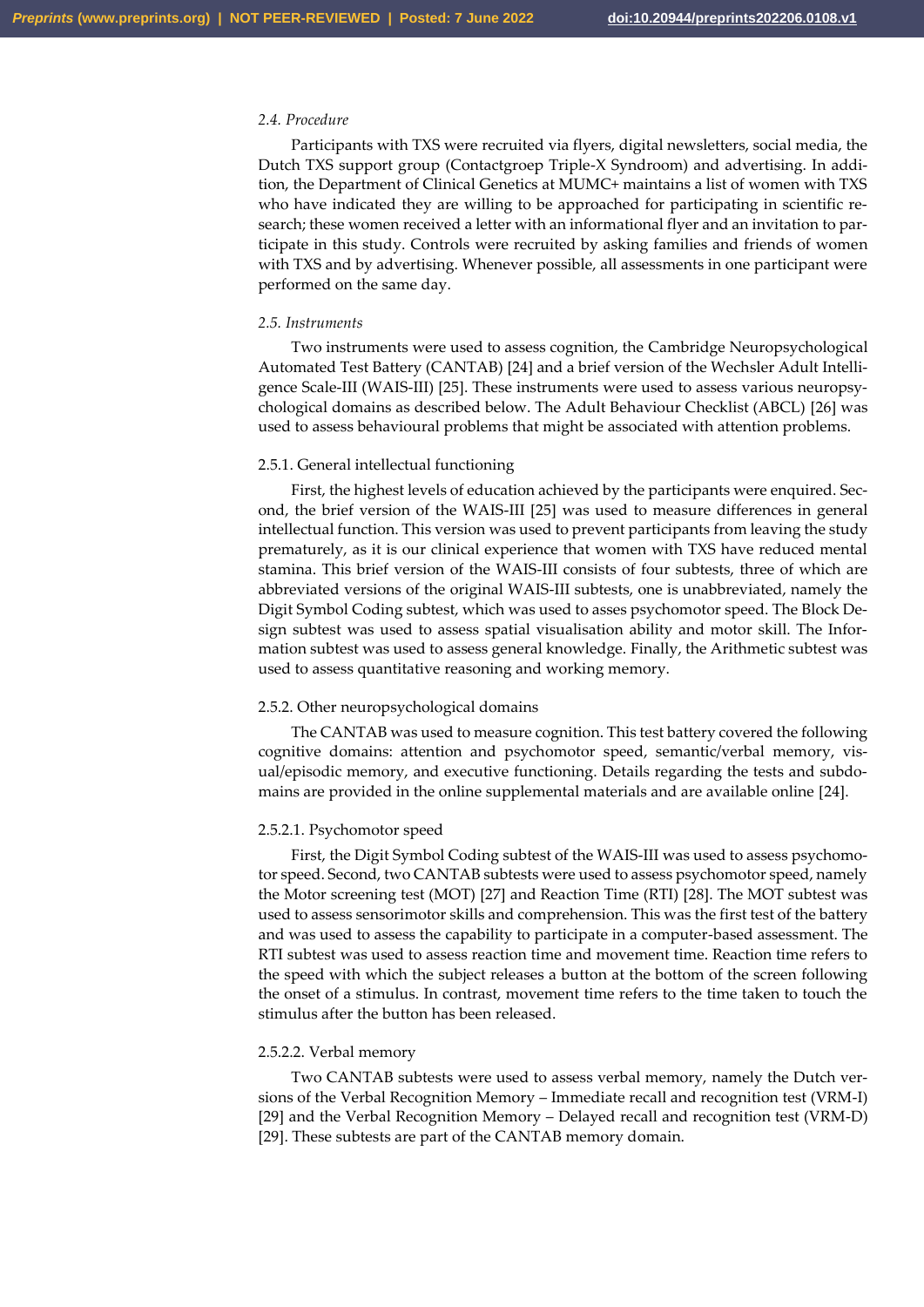# 2.5.2.3. Visual information processing

The Block Design subtest of WAIS-III was used to assess visual information processing. A subtest of the CANTAB, namely the Paired Associates Learning (PAL), was also used to assess visual information processing [30].

#### 2.5.2.4. Attention

Another CANTAB subtest was used to assess sustained attention, namely the Rapid Visual Information Processing (RVP) subtest [31]. The ABCL [26] was used to assess behavioural problems that might be associated with attention problems. The ABCL consists of 134 items based on behavioural problems during the past six months. The ABCL was scored by an individual who knew the participant well using a three-level rating scale ('absolutely not true', 'somewhat or sometimes true', and 'very true or often true') [26] with a higher score representing an increased level of problem behaviours. The Attention syndrome scale included 17 items such as 'Can't concentrate, can't pay attention for long' and 'Daydreams or gets lost in her thoughts'. The syndrome scales of the ABC discriminate between participants who have or have not any attentional problems [32]. Items on the Inattention scale (e.g. 'Fails to finish things she should do' and 'Poor work performance') and Hyperactivity-Impulsivity scale (e.g. 'Can't sit still, restless, or hyperactive' and 'Impulsive or acts without thinking') were combined in a sum score: the Attention Deficit Hyperactivity Disorder (ADHD) scale. The ADHD syndrome scale was used to assess whether criteria of the Diagnostic and Statistical Manual of Mental Disorders IV (DSM-IV) were met [33]. The DSM-oriented scales are based on experienced mental health professionals' ratings of the consistency of the problem items and the DSM-IV [32]. Norms differ based on age, with different norms for participants aged between 18 and 35 years and participants aged between 35 and 59 years [26]. Therefore, raw scores were converted to age-independent T-scores. T-scores were converted into three behavioural categories (normal, borderline, and clinical range). We present T scores and three behavioural categories.

#### 2.5.2.5. Executive functioning

Executive functioning can be divided into the following subdomains: mental flexibility, planning, strategy, and response inhibition. The CANTAB subtests that were used to assess executive functioning were the Spatial Working Memory (SWM) subtest [34], the One Touch Stockings of Cambridge (OTS) subtest [35] and the Intra-Extra Dimensional Set Shift (IED) subtest [36]. The SWM subtest was used to assess strategy and working memory, the OTS subtest was used to assess spatial planning and working memory, and IED subtest was used to assess mental flexibility.

#### 2.5.3. Statistical analyses

Continuous, normally distributed data were compared between groups using a twotailed Student's *t*-test. Categorical data (i.e. education and clinical, borderline and normal ranges in the ABCL data) were analysed using the Fisher's exact test. T-scores for the ABCL Attention syndrome scale and the DSM-oriented ADHD scale were analysed using a two-tailed Student's *t*-test. The association between TXS and the ABCL T-scores were analysed using linear regression analysis adjusting for IQ. Spearman's rank correlation coefficients (rs) were calculated between FSIQ and level of education.

Z-scores of the residuals of every CANTAB subtest score were calculated to identify potential outliers, which were then excluded from our analysis; Z-scores lower than -2.58 or higher than 2.58 were considered outliers [37]. Finally, linear regression analysis was performed to analyse the putative association between TXS and CANTAB; IQ was included in the analysis as a confounder. All statistical analyses were performed using STATA/MP for Mac, version 13.1 (StataCorp, College Station, TX). All analyses were twotailed, and alpha was set at .05.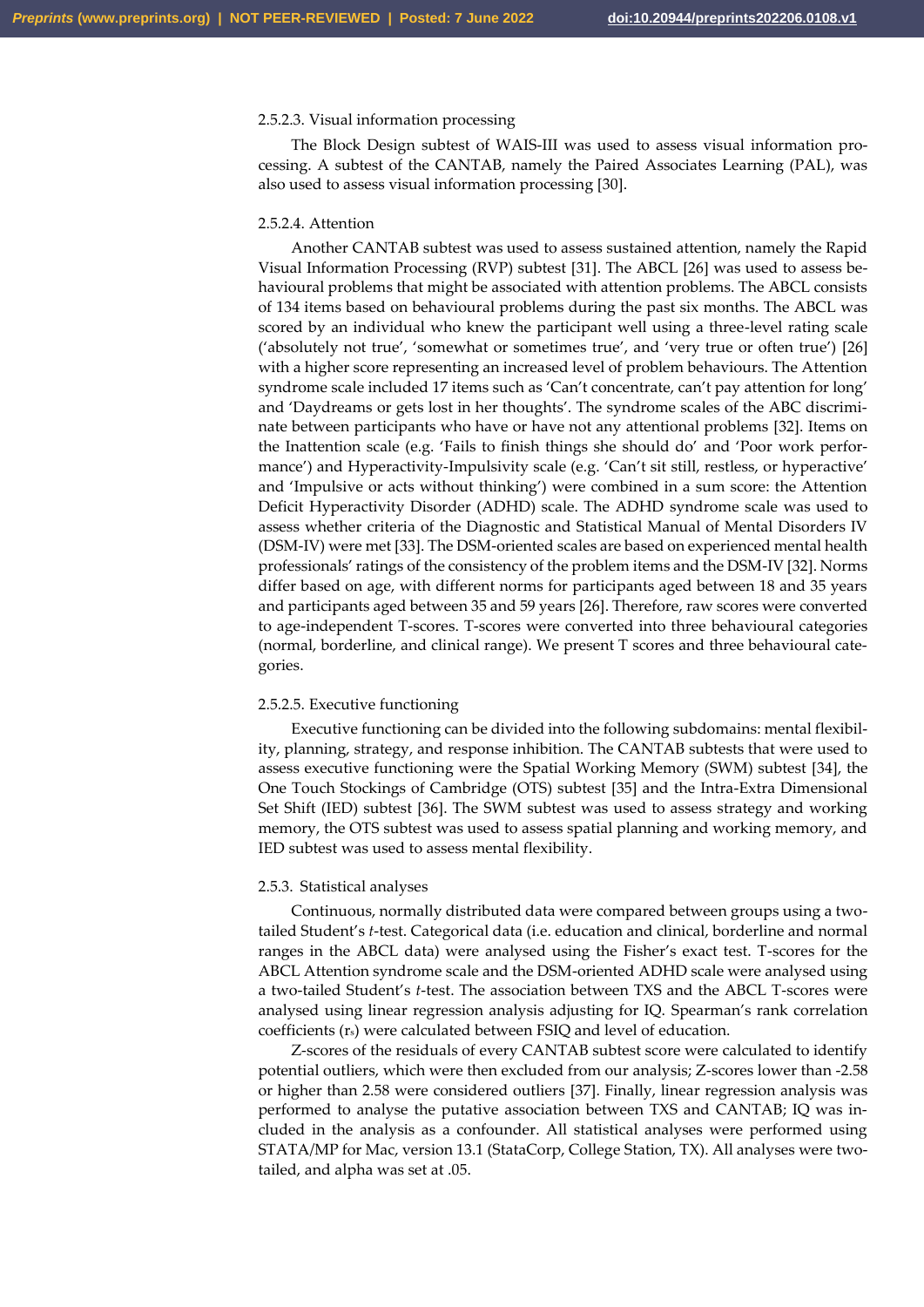# **3. Results**

# *3.1. Population*

The age of the participants (18-63 years of age) was not significantly different between the TXS and control groups, with mean age of 32.9 and 34.9 years (SD=13.1 and 13.7), respectively  $(t(63) = -.59, p = .56)$ . Among the 34 women with TXS, 10 were diagnosed prenatally (mean age =  $26.1$  years, SD=  $9.1$ ), while the remaining 24 were diagnosed postnatally. The indications for postnatal testing included infertility/recurrent abortions (n=9; mean age =  $44.3$  SD=  $9.4$ ); atypical development (n=6; mean age =  $28.5$  SD= 11.5); history of a family member with a genetic condition ( $n=4$ ; mean age = 45.8, SD= 11.7); small head  $(n=2)$ ; intestinal malformation  $(n=1)$ ; nuchal oedema  $(n=1)$ ; and epicanthal folds  $(n=1)$ . Moreover, 73.5% and 80% of the participants in the TXS and control groups, respectively, were premenopausal at the time of the data collection. The number of the participants that used psychotropic medication was three in the TXS and three in the control group.

### *3.2. General intellectual functioning*

The highest levels of education achieved by the women in the TXS and control groups are summarised in Table 1, showing that the women with TXS achieved a significantly lower level of education compared to controls.

Two of the participants in the TXS group declined to complete the WAIS-III due to unpleasant experiences during previous assessments of FSIQ. The results of the WAIS-III short version are summarised in Table 2, showing that FSIQ differed significantly between the TXS and control groups. Specifically, three of the four subtests differed significantly between groups, but the Arithmetic subtest did not. In addition, in the TXS group FSIQ was similar between the women who were diagnosed prenatally (86.7 SD= 7.6) and the women who were diagnosed postnatally  $(85.9, SD= 11.5; t(30) = .19, p = .85, data not$ shown). Lastly, we found a significant correlation between the FSIQ and the level of education in the TXS group ( $rs = .47$ ,  $p = .007$ ), and in the control group ( $rs = .40$ ,  $p = .027$ ).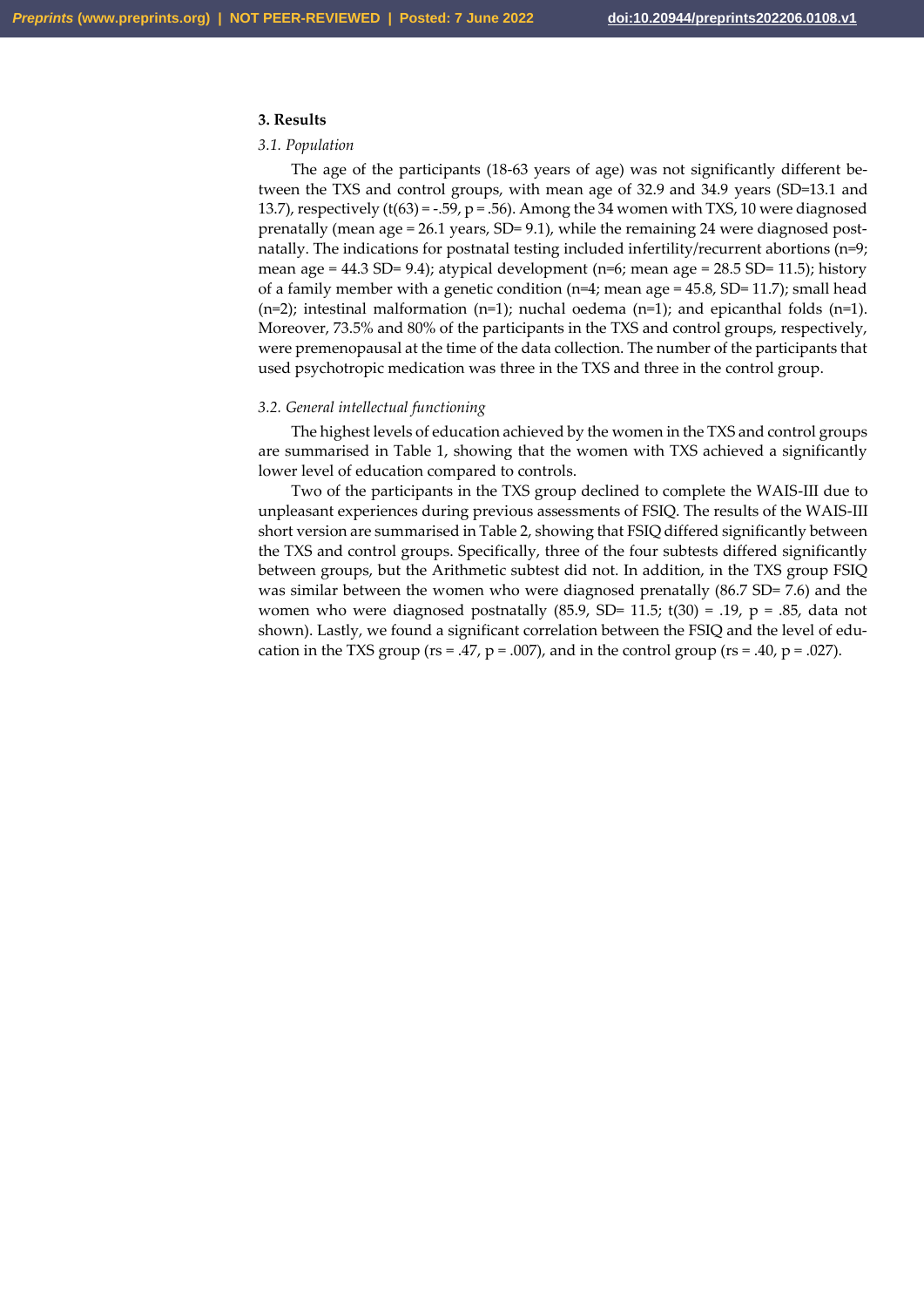Table 1. Level of education in the women in the triple X syndrome (TXS) and control groups.

|                                               | TXS group<br>$(n = 34)$ | Control group<br>$(n = 31)$ |
|-----------------------------------------------|-------------------------|-----------------------------|
| Lower than secondary vocational<br>education  | 9(26.47%)               | $1(3.23\%)$                 |
| Secondary vocational education                | 20 (58.82%)             | 21 (67.74%)                 |
| Higher than secondary vocational<br>education | $5(14.71\%)$            | $9(29.03\%)$                |

**Table 2.** Summary of the results of the abbreviated WAIS-III in the triple X syndrome (TXS) and control groups.

|                                  | TXS group $(n = 32)$ |           |              | Control group $(n = 31)$ |           |               |                         |                                       |                |
|----------------------------------|----------------------|-----------|--------------|--------------------------|-----------|---------------|-------------------------|---------------------------------------|----------------|
|                                  | Mean                 | <b>SD</b> | 95% CI       | Mean                     | <b>SD</b> | 95% CI        | $v$ -value <sup>+</sup> | Effect size <sup><math>†</math></sup> | 95% CI         |
| Full-scale IQ <sup>§</sup>       | 86.09                | 10.46     | 82.32, 89.87 | 96.77                    | 12.69     | 92.12, 101.43 | .0005                   | $-0.92$                               | $-1.44, -0.40$ |
| <b>Block Design<sup>1</sup></b>  | 8.5                  | 2.74      | 7.51, 9.49   | 10.13                    | 3.22      | 8.95, 11.31   | .03                     | $-0.55$                               | $-1.05, 0.04$  |
| Digit Symbol Coding <sup>1</sup> | 8.47                 | 2.54      | 7.55, 9.38   | 10.48                    | 2.71      | 9.49.11.48    | .003                    | $-0.77$                               | $-1.28, -0.25$ |
| Arithmetic <sup>1</sup>          | 6.75                 | 2.82      | 5.73, 7.77   | 8.06                     | 2.48      | 7.16.8.97     | .05                     | $-0.50$                               | $-0.99, -0.01$ |
| Information $\mathbb{I}$         | 8.16                 | 2.41      | 7.29, 9.03   | 9.90                     | 2.96      | 8.82, 10.99   | .01                     | $-0.65$                               | $-1.15, -0.14$ |

† Students *t-*test

‡ Cohen's d

§ IQ estimate after transformation of WAIS estimation total score

Scaled scores considering age

Abbreviations: WAIS-III - Wechsler Adult Intelligence Scale-III; 95% CI - 95% Confidence Interval; SD - Standard Deviation; IQ - Intelligence Quotient.

# *3.2. CANTAB*

Every participant demonstrated enough competencies to use a computer-based assessment tool. One participant in the TXS group left the study before completing the CAN-TAB. Table 3 summarises the results on the CANTAB subtests in the TXS and control groups, and Table 4 summarises the results after adjusting for FSIQ as a potential confounder. Table 3 provides the actual numbers of participants for every CANTAB subtest in the TXS and control groups which makes clear that there were up to three outliers in the TXS group and up to two outliers in the control group. Results of the CANTAB subscales are described below.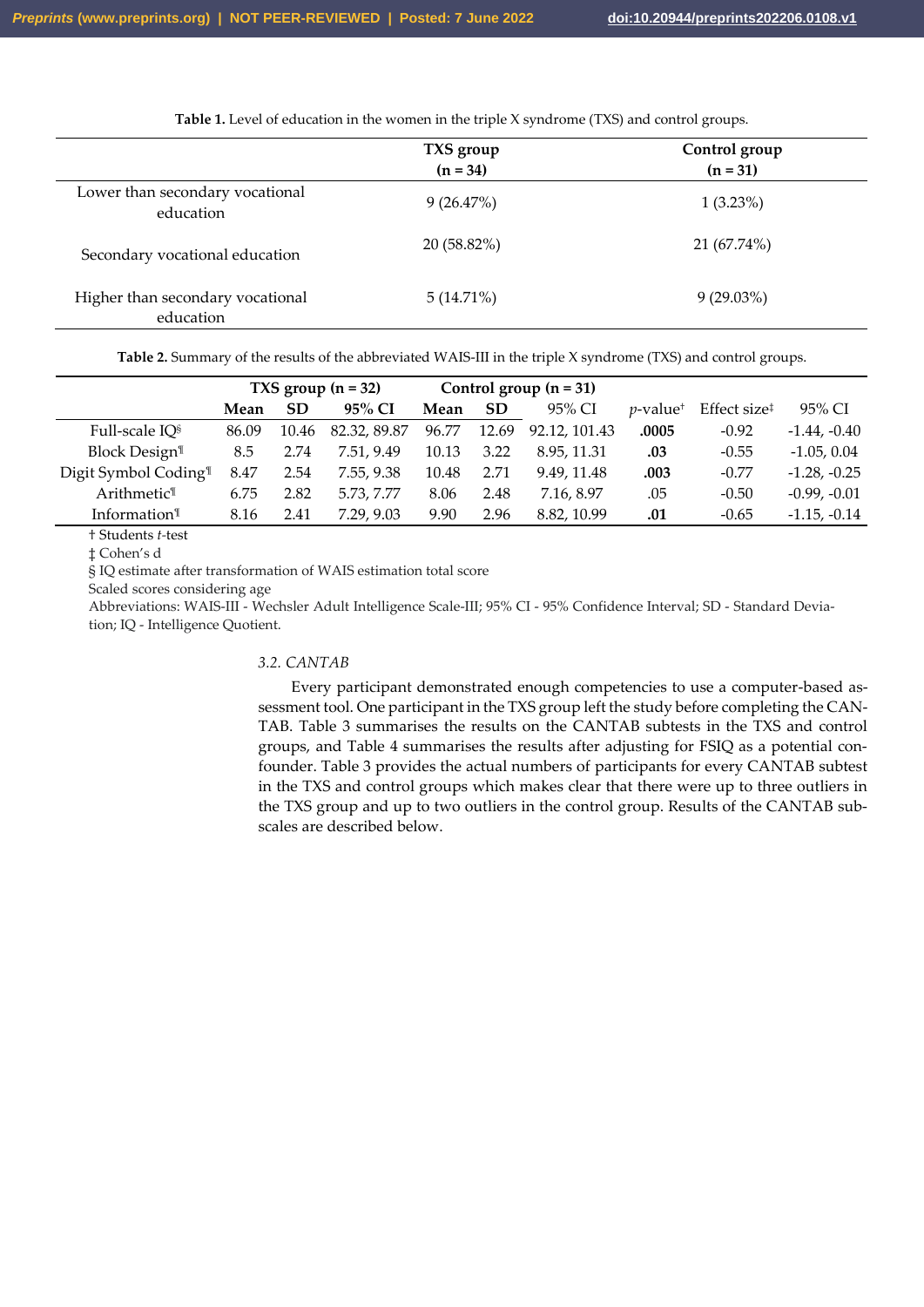|                                                                                                       |    |        | <b>TXS</b>   |                                                                             |    |        | Controls  |                 |         |                              |
|-------------------------------------------------------------------------------------------------------|----|--------|--------------|-----------------------------------------------------------------------------|----|--------|-----------|-----------------|---------|------------------------------|
| Description                                                                                           | N  | Mean   | SD           | 95% CI                                                                      |    | N Mean | <b>SD</b> | 95% CI          |         | t-value p-value <sup>1</sup> |
|                                                                                                       |    |        |              | Screening/familiarisation test: Motor screening (MOT).                      |    |        |           |                 |         |                              |
| MOT Mean latency (ms):<br>reaction time plus movement time;<br>lower is better                        | 34 | 709.38 | 133.88       | 661.91, 756.86                                                              | 31 | 599.99 | 132.47    | 551.40, 648.58  | 3.28    | .0017                        |
| <b>MOT</b> Mean error:<br>lower is better                                                             | 31 | 9.94   | 3.05         | 8.88, 11.01                                                                 | 31 | 9.80   | 1.95      | 9.08, 10.51     | 0.23    | .82                          |
|                                                                                                       |    |        |              | Attention and psychomotor speed: Reaction Time (RTI).                       |    |        |           |                 |         |                              |
| RTI Mean simple reaction time:<br>Lower is better                                                     | 32 | 291.92 | 30.71        | 280.85, 302.99                                                              | 30 | 272.61 | 32.41     | 260.51, 284.72  | 2.41    | .019                         |
| RTI Mean five-choice reaction<br>time (ms): Lower is better                                           | 32 | 305.43 | 32.59        | 293.68, 317.18                                                              | 30 | 295.67 | 26.40     | 285.81, 305.53  | 1.29    | .20                          |
| RTI Mean simple movement time (ms):<br>Lower is better                                                | 33 | 274.09 | 50.74        | 256.10, 292.08                                                              | 31 | 223.62 | 44.50     | 207.30, 239.94  | 4.22    | .0001                        |
| RTI Mean five-choice movement<br>time (ms): Lower is better                                           | 32 | 286.35 | 52.83        | 267.30, 305.39                                                              | 31 | 243.07 | 46.54     | 225.99, 260.14  | 3.45    | .001                         |
|                                                                                                       |    |        |              | Attention and psychomotor speed: Rapid Visual Information Processing (RVP). |    |        |           |                 |         |                              |
| RVP A' prime:<br>Range 0.0 to 1.0; bad to good                                                        | 33 | 0.86   | 0.04         | 0.85, 0.87                                                                  | 31 | 0.89   | 0.04      | 0.88, 0.91      | $-3.32$ | .0015                        |
| RVP Mean Latency (ms):<br>Lower is better                                                             | 32 | 511.93 | 87.71        | 480.30, 543.55                                                              | 30 | 445.72 | 61.23     | 422.86, 468.59  | 3.42    | .0011                        |
|                                                                                                       |    |        |              | Visual memory test: Paired Associates Learning (PAL).                       |    |        |           |                 |         |                              |
| PAL Total errors (adjusted):<br>Lower is better                                                       | 32 | 16.41  | 10.03        | 12.79, 20.02                                                                | 30 | 15.07  | 12.13     | 10.54, 19.60    | 0.48    | .63                          |
| Semantic/verbal memory test: Verbal Recognition Memory - Immediate (Dutch version) (VRM-I).           |    |        |              |                                                                             |    |        |           |                 |         |                              |
| VRM Free recall total correct:<br>Higher is better                                                    | 33 | 6.76   | 2.00         | 6.05, 7.47                                                                  | 30 | 7.9    | 7.9       | 7.28, 8.52      | $-2.46$ | .017                         |
| VRM Recognition total correct:<br>Higher is better                                                    | 33 | 22.76  | 1.39         | $22.26 - 23.25$                                                             | 30 | 22.93  | 1.08      | $22.53 - 23.34$ | $-0.56$ | .58                          |
| Semantic/verbal memory tests: Verbal Recognition Memory (VRM) - delayed test (Dutch version) (VRM-D). |    |        |              |                                                                             |    |        |           |                 |         |                              |
| VRM-2 recognition total correct:<br>Higher is better                                                  | 33 | 22.61  | 1.37         | $22.12 - 23.09$                                                             | 30 | 23     | 0.91      | 22.33 - 23.340  | $-1.33$ | .19                          |
|                                                                                                       |    |        |              | <b>Executive function: Spatial Working Memory (SWM).</b>                    |    |        |           |                 |         |                              |
| SWM Total errors:<br>Lower is better                                                                  | 34 | 11.74  | 11.93        | $7.57 - 15.90$                                                              | 31 | 9.39   | 7.15      | $6.76 - 12.01$  | 0.95    | .35                          |
| <b>SWM Strategy:</b><br>Lower is better                                                               | 33 | 15.73  | 3.79         | 14.38 - 17.07                                                               | 31 | 14.23  | 2.96      | 13.14 - 15.31   | 01.76   | .08                          |
|                                                                                                       |    |        |              | Executive function: One Touch Stockings of Cambridge (OTS).                 |    |        |           |                 |         |                              |
| OTS Problems solved on first choice:<br>Higher is better                                              | 34 | 10.29  | 2.86         | $9.30 - 11.29$                                                              | 30 | 10.7   | 2.11      | $9.91 - 11.49$  | $-0.64$ | .53                          |
|                                                                                                       |    |        |              | Executive function: Intra/Extradimensional Set Shift (IED).                 |    |        |           |                 |         |                              |
| <b>IED</b> errors<br>Lower is better                                                                  | 33 | 7.85   | 7.81         | $5.08 - 10.62$                                                              | 29 | 7.17   | 7.93      | $4.15 - 10.19$  | 0.34    | .74                          |
| IED Total errors adjusted<br>Lower is better                                                          | 32 | 20.47  | 15.35<br>$+$ | $14.93 - 26.00$                                                             | 30 | 25.2   | 21.79     | 17.06 - 33.34   | $-0.99$ | .32                          |

**Table 3.** Summary of the CANTAB test results in the triple X syndrome (TXS) and control groups.

† . Students *t-*test.

Abbreviations: 95% CI - 95% Confidence Interval; SD - Standard Deviation; ms – milliseconds.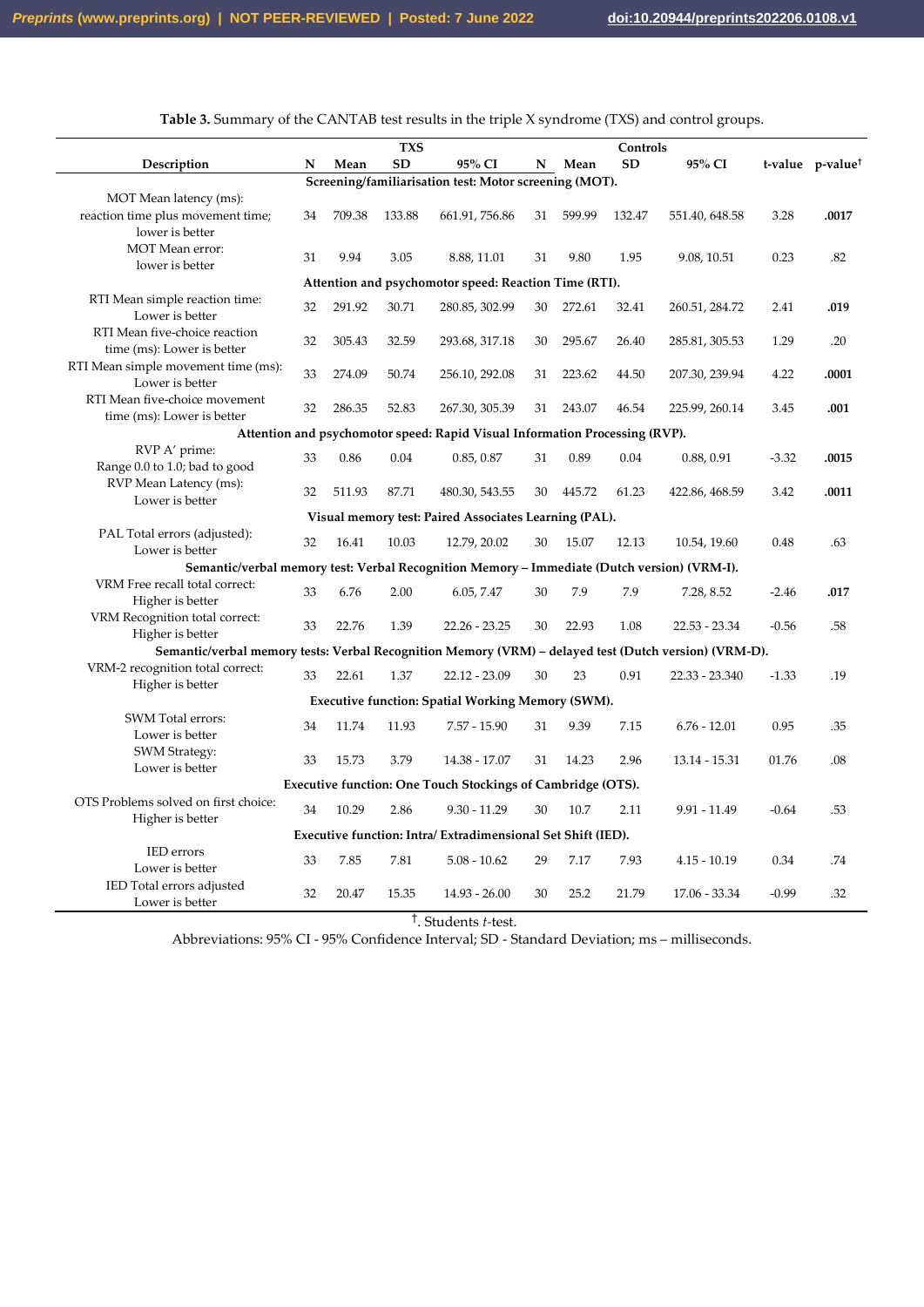|                                                                                                 | <b>B-value</b> | t-value | $p$ -value                                              | 95% CI                                                                      | partial eta-squared $(\eta_{p}^2)$ |  |  |
|-------------------------------------------------------------------------------------------------|----------------|---------|---------------------------------------------------------|-----------------------------------------------------------------------------|------------------------------------|--|--|
| Screening/familiarisation test: Motor screening (MOT).                                          |                |         |                                                         |                                                                             |                                    |  |  |
| MOT Mean latency (ms)                                                                           | $-134.98$      | $-3.58$ | .001                                                    | $-210.32, -59.64$                                                           | .18                                |  |  |
| <b>MOT</b> Mean error                                                                           | 0.32           | 0.46    | .65                                                     | $-1.07, 1.71$                                                               | .04                                |  |  |
|                                                                                                 |                |         | Attention and psychomotor speed: Reaction Time (RTI).   |                                                                             |                                    |  |  |
| RTI Mean Simple reaction time (ms)                                                              | $-13.08$       | $-1.49$ | .14                                                     | $-30.70, 4.55$                                                              | .04                                |  |  |
| RTI Mean 5-choice reaction time (ms)                                                            | $-6.67$        | $-0.80$ | .43                                                     | $-23.47, 10.12$                                                             | .01                                |  |  |
| RTI Mean simple movement time (ms)                                                              | $-42.25$       | $-3.23$ | .002                                                    | $-68.39, -16.11$                                                            | .15                                |  |  |
| RTI Mean 5-choice movement time (ms)                                                            | $-38.91$       | $-2.81$ | .007                                                    | $-66.64, -11.18$                                                            | .12                                |  |  |
|                                                                                                 |                |         |                                                         | Attention and psychomotor speed: Rapid Visual Information Processing (RVP). |                                    |  |  |
| <b>RVP A'Prime</b>                                                                              | 0.02           | 2.11    | .04                                                     | 0.001, 0.044                                                                | .07                                |  |  |
| RVP Mean Latency (ms)                                                                           | $-64.99$       | $-3.04$ | .004                                                    | $-107.72, -22.26$                                                           | .14                                |  |  |
|                                                                                                 |                |         | Visual memory test: Paired Associates Learning (PAL)    |                                                                             |                                    |  |  |
| PAL Total errors (adjusted)                                                                     | $-1.70$        | $-0.53$ | .60 <sub>1</sub>                                        | $-8.10, 4.71$                                                               | .05                                |  |  |
| Semantic/verbal memory test: Verbal Recognition Memory - Immediate (Dutch version) (VRM-I).     |                |         |                                                         |                                                                             |                                    |  |  |
| VRM Free recall total correct                                                                   | 0.85           | 1.77    | .08                                                     | $-0.11, 1.81$                                                               | .05                                |  |  |
| VRM Recognition total correct                                                                   | $-0.71$        | $-0.21$ | .84                                                     | $-0.76, 0.62$                                                               | .00                                |  |  |
| Semantic/verbal memory tests: Verbal Recognition Memory - delayed test (Dutch version) (VRM-D). |                |         |                                                         |                                                                             |                                    |  |  |
| VRM-2 recognition total correct:                                                                | 0.32           | 0.96    | .34                                                     | $-0.34, 0.98$                                                               | .16                                |  |  |
|                                                                                                 |                |         | <b>Executive function: Spatial Working Memory (SWM)</b> |                                                                             |                                    |  |  |
| <b>SWM</b> Total errors                                                                         | 0.28           | 0.10    | .92                                                     | $-5.13, 5.69$                                                               | .00                                |  |  |
| <b>SWM Strategy</b>                                                                             | $-1.34$        | $-1.47$ | .15                                                     | $-3.17, 0.48$                                                               | .04                                |  |  |
| <b>Executive function: One Touch Stockings of Cambridge (OTS)</b>                               |                |         |                                                         |                                                                             |                                    |  |  |
| OTS Problems solved on first choice                                                             | $-0.34$        | $-0.51$ | .61                                                     | $-1.67, 0.99$                                                               | .04                                |  |  |
| Executive function: Intra/Extradimensional Set Shift (IED)                                      |                |         |                                                         |                                                                             |                                    |  |  |
| <b>IED EDS</b> errors                                                                           | 0.62           | 0.28    | .78                                                     | $-3.76, 4.99$                                                               | .01                                |  |  |
| IED Total errors adjusted                                                                       | 6.53           | 1.23    | .22                                                     | $-4.08$ , 17.15                                                             | .03                                |  |  |

**Table 4.** Summary of groups differences on cognitive functioning considering FSIQ as a potential confounder.

Abbreviations: FSIQ - Full-Scale Intelligence Quotient;.

### 3.2.1. Psychomotor speed

The Digit Symbol Coding subtest (for results see Table 2) had the largest effect size among the four subtests of the WAIS-III (Cohen's  $d = -.77$ ). Our analysis revealed that the results of the MOT mean latency and the results of the RTI movement time differed significantly between the TXS and control groups, even after adjusting for FSIQ (Table 3 and Table 4). In contrast, the results of the MOT mean error did not differ significantly between the TXS and control groups. When FSIQ was added to the regression model as a potential confounder, the results of the RTI reaction time did not remain significantly different between the two groups.

#### 3.2.2. Verbal memory

Our analysis revealed that the results of the VRM-I recall subtest differed significantly between the TXS and control groups, but the results of the immediate or delayed recognition test (CANTAB VRM-I recognition and VRM-D, respectively, Table 3) did not. When FSIQ was added to the regression model as a potential confounder, the results of the VRM-I recall subtest did not remain significantly different between the two groups (Table 4).

#### 3.2.3. Visual information processing

The results of the Block Design subtest (for results see Table 2) showed a significant difference between the TXS and the control groups. Our analysis revealed that the results of the PAL subtest did not differ significantly between the TXS and control groups (Table 3).

### 3.2.4.. Attention

In the TXS group, attention scores were significantly lower than in the control group, with RVP mean latency providing the best indicator of visual sustained attention (Table 3). When FSIQ was added to the regression model as a potential confounder, the results of the RVP subtest remained significantly different between the two groups (Table 4). The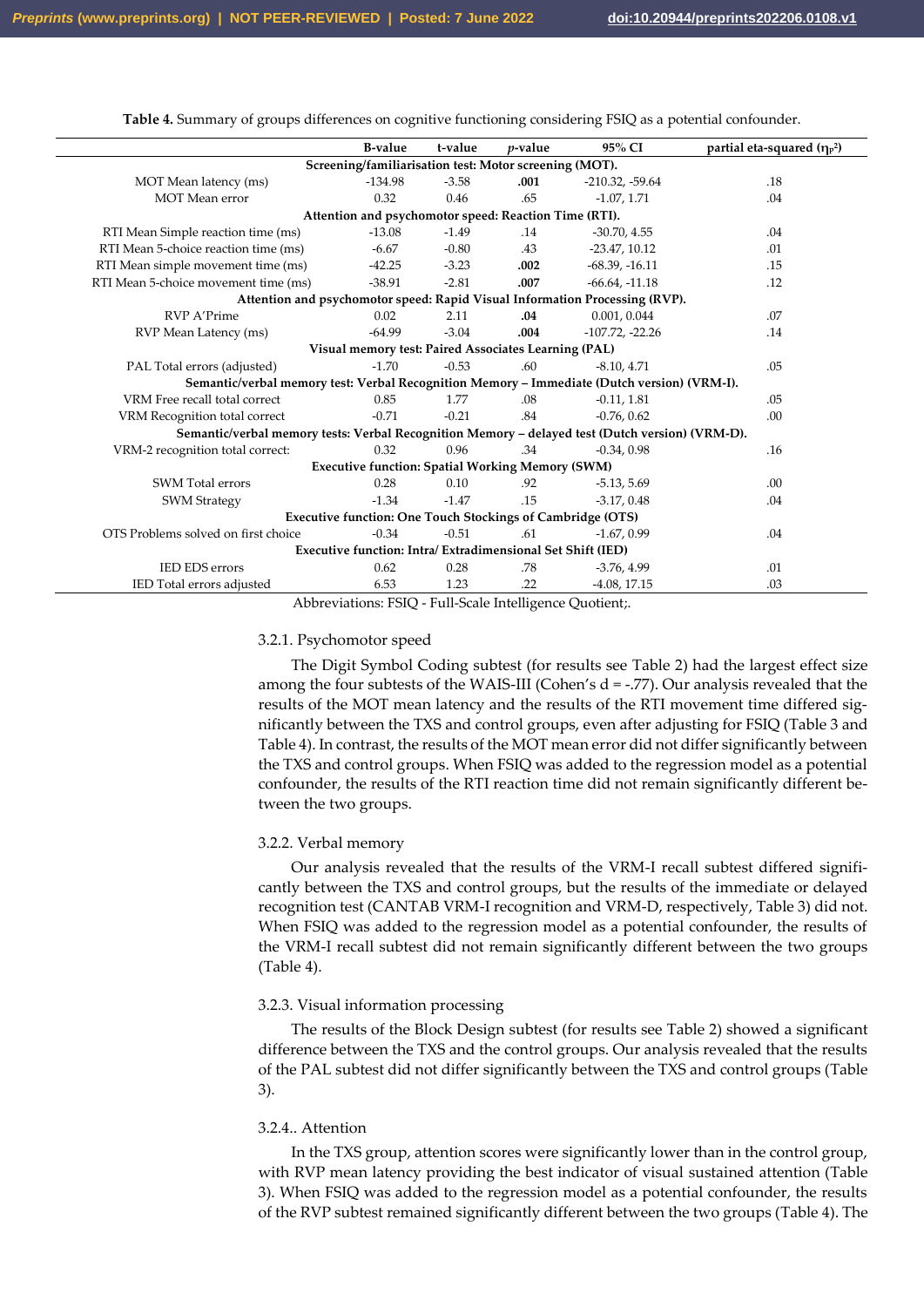results of the behavioural categories of the ABCL scales are summarised in Table 5. Tscores on the Attention syndrome scale differed significantly between the TXS group (62.7 SD= 9.13; 95% CI: 59.5 to 65.9) and the control group (56.3 SD= 5.2; 95% CI: 54.4 to 58.2;  $t(62) = 3.44$ ,  $p = .001$ ). This difference remained significant even after FSIQ was added to the regression model as a potential confounder  $(B = -5.03, t = -2.77, 95\% \text{ CI: } -8.66 \text{ to } -1.40,$ p = .007, partial eta-squared = .12). In contrast, the DSM-oriented ADHD scale did not differ significantly between the TXS group (60.2 SD= 8.6; 95% CI: 57.1 to 63.9) and the control group (57.0 SD= 5.9; 95% CI: 54.8 to 59.1;  $p = .087$ ), even after FSIQ was added to the regression model as a potential confounder (B = -2.42, t = - 1.25, 95% CI: -6.30 to 1.46,  $p = .217$ , partial eta-squared = .026).

| Table 5. Summary of group differences of ABCL results in the triple X syndrome (TXS) and control groups. |  |  |  |  |
|----------------------------------------------------------------------------------------------------------|--|--|--|--|
|                                                                                                          |  |  |  |  |

|                               |                 | TXS group $(n = 33)$    |                                 | Control group $(n = 31)$ |                            |                |                         |
|-------------------------------|-----------------|-------------------------|---------------------------------|--------------------------|----------------------------|----------------|-------------------------|
|                               | Normal<br>Range | <b>Borderline</b> range | Clinical range                  | <b>Normal</b><br>Range   | <b>Borderline</b><br>Range | Clinical range | $p$ -value <sup>+</sup> |
|                               |                 |                         | <b>ABCL Syndrome scale</b>      |                          |                            |                |                         |
| Attention problems            | 22(66.67%)      | $7(21.21\%)$            | $4(12.12\%)$                    | 29 (93.55%)              | $2(6.45\%)$                |                | .02                     |
|                               |                 |                         | <b>ABCL DSM-oriented scales</b> |                          |                            |                |                         |
| Inattention                   | 27 (81.82%)     | $6(18.18\%)$            | 0                               | 28 (90.32%)              | $2(6.45\%)$                | $1(3.23\%)$    | .26                     |
| Hyperactivity-<br>Impulsivity | 24 (72.73%)     | $4(12.12\%)$            | 5(15.15%)                       | 27 (87.10%)              | $4(12.90\%)$               |                | .10                     |
| <b>ADHD</b>                   | 25 (75.76%)     | $3(9.09\%)$             | 5(15.15%)                       | 27 (87.10%)              | $3(9.68\%)$                | $1(3.23\%)$    | .36                     |

† Fisher's exact test.

Abbreviations: ABCL - Adult Behaviour Checklist; ADHD - Attention Deficit Hyperactivity Disorder; DSM - Diagnostic and Statistical Manual of Mental Disorders.

## 3.2.5.. Executive functioning

Our analysis revealed that the results of the SWM, OTS and IED subtests of the CAN-TAB did not differ significantly between the TXS and control groups (Table 3).

### **4. Discussion**

#### *4.1 . Intro*

This study aimed to compare neurocognitive functioning between women with TXS and controls in adulthood (18-65 years). To date, studies have focused on children, adolescents, and relatively young adults with TXS. Only one very small and biased study in relatively young adults partly overlapped with the present study (26-36 years) [10]. Our main findings are that the women with TXS in our study had reduced overall intellectual functioning and scored significantly lower on three out of four WAIS subtests. In addition, we found that the women with TXS did not differ from the control group with respect to visual/episodic memory, verbal recognition memory, or executive functioning, but did differ significantly with respect to attention and motor processing speed.

### *4.2. General intellectual functioning*

Consistent with our hypothesis, and consistent with reports of lower IQ scores in young girls, adolescent girls, and relatively young women with TXS [6,7,10,11,13,16], we found that adult women with TXS also have lower IQ scores compared to the control group. Moreover, we found that the lower degree of general intellectual functioning among the women with TXS was reflected in their lower education levels compared to controls. Thus, additional research is needed in order to examine the relationship between intelligence and occupational adjustment and functioning in women with TXS [38].

Because intelligence is consistently lower in TXS in children, adolescents and adults, there is evidence that the extra X chromosome is related to the lower IQ. The additional X chromosome is rarely passed on the child [1]. Thus, the children of women with TXS often have a normal FSIQ and achieve a higher level of education than their mother. In this respect, FSIQ in the daughters of women with TXS are similar to FSIQ in their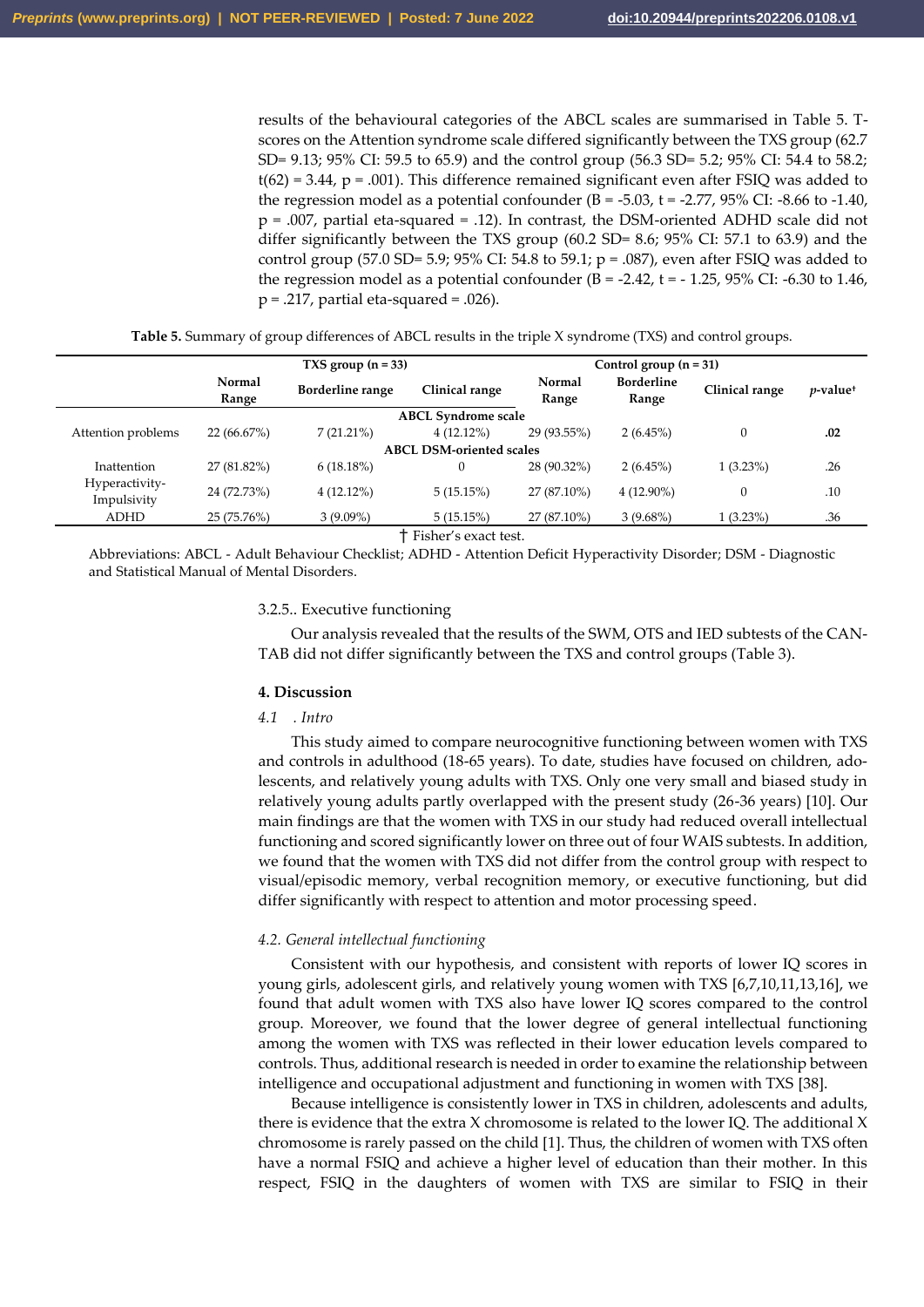grandparents and other unaffected members of their mother's family [39]. This may affect family life, and quality of life for family members.

### *4.3. Psychomotor speed*

Based on the results obtained for the Digit Symbol Coding subtest, we found that psychomotor speed was lower in the TXS group than in the control group. Psychomotor speed was assessed using the Digit Symbol Coding subtest and depends on several factors, including attention, executive control, and the speed of cognitive decision-making [40]. Other results in our study support our finding of lower psychomotor speed among the women with TXS, including the CANTAB MOT, and CANTAB RTI data. This decrease in processing efficiency is likely due primarily to a decrease in cognitive processing, reduced motor speed, and/or a decrease in the level of general functioning, although the RTI data suggest that motor processing speed is the principal underlying factor. Interestingly, although the women in the TXS group needed more time than the control group to complete the tests, they made a similar number of errors.

Earlier studies found lower processing speed in girls with TXS compared to boys with a 47,XXY chromosome count [15]. Here, we report that motor processing speed plays a larger role than mental processing speed in adult women with TXS adults. Decreased motor coordination and decreased motor planning have been described in both children and adolescents [9], but have not been studied systematically in adults with TXS. Moreover, decreased psychomotor speed may influence the career [41], daily functioning, and/or quality of life [42]. Workplaces that require little speed but especially correct execution could fit for women with TXS.

### *4.4. Verbal memory*

Verbal deficits in general  $-$  and expressive language functions in particular  $-$  were previously reported in a longitudinal study involving relatively young adults with TXS [13]. Here, we report verbal memory deficits in the recall part of the immediate test (CAN-TAB VRM-I recall), but not in the recognition part of the immediate or delayed test (CAN-TAB VRM-I recognition and VRM-D, respectively). Recognition is generally easier than recall. One major difference between the recall and recognition parts of the test is that cues were provided in the recognition test, which can help with memory retrieval [43]. Thus, women with TXS have more difficulties with memory retrieval compared to controls in the immediate test. It would be interesting to assess memory retrieval in a delayed recall test.

#### *4.5. Visual information processing*

We measured visual information processing using the Block Design subtest (Table 2) of the WAIS-III-SV [44] and the PAL subtest of CANTAB (Table 3) [30]. The results of the Block Design subtest demonstrated a significant difference between the TXS and the control group, which is comparable with the results in the study of relatively young adults [13], however, the results of the PAL subtest did show no statistically significant differences. One possible explanation for this difference in results between these two tests may be that we used the conventional  $-$  albeit abbreviated  $-$  Block Design test in our study, which included time limits and thus implicitly tests processing speed; in contrast, the PAL is less dependent on processing speed. In addition, CANTAB is an automated test battery, whereas the WAIS requires social interactions with the research assistant, which may have affected the results in the TXS group more than in the control group [5]. Visual information processing skills in TXS deserves future research, as it plays an important role in daily life and in choosing a profession [45].

### *4.6. Attention*

Even after we adjusted for FSIQ, our analysis of sustained attention in CANTAB tests revealed lower scores in RVP mean latency in the TXS group compared to the control group. The results of the Attention problems subscale in the ABCL – but not the DSM-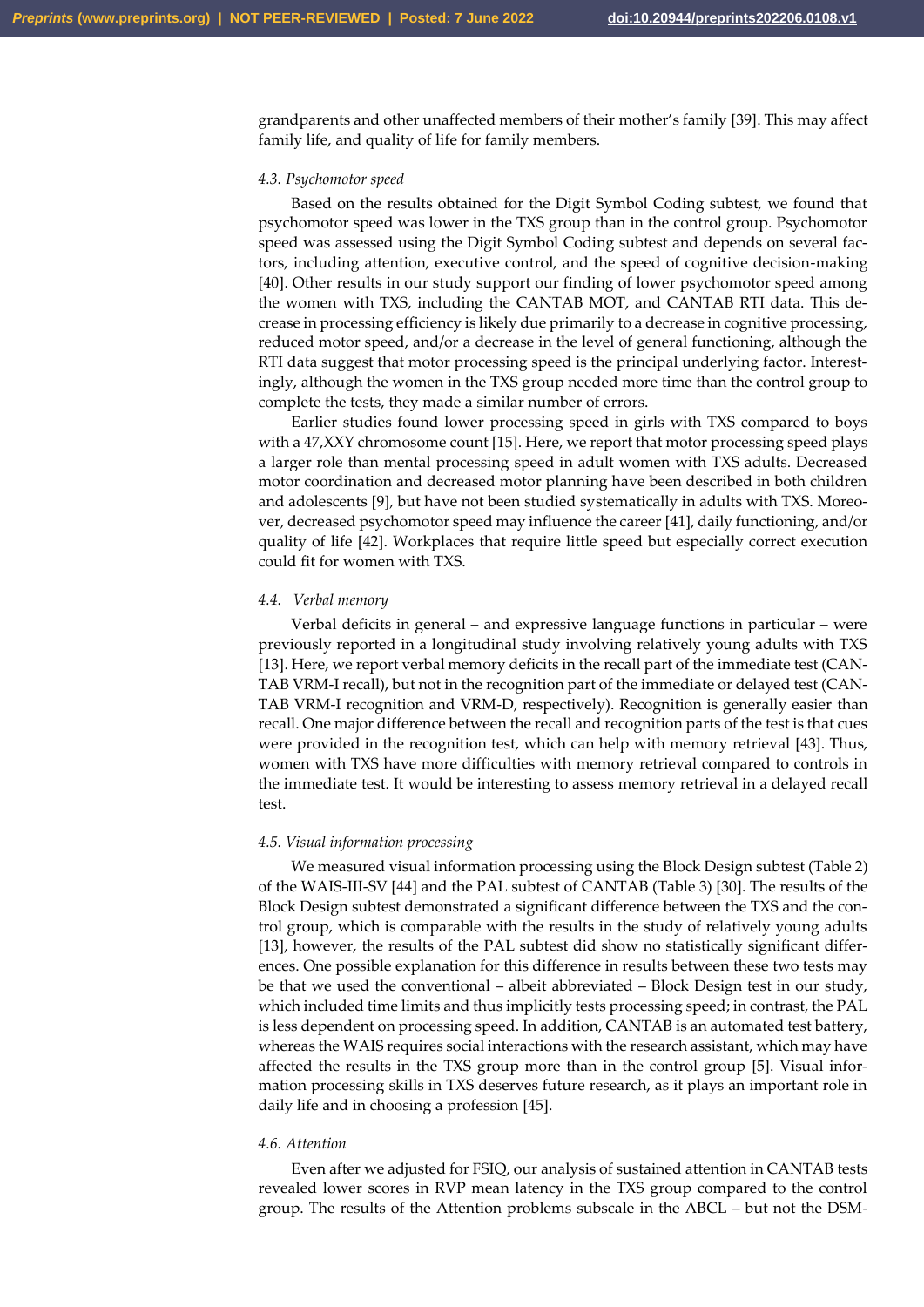oriented attention problems scores – are consistent with these results, providing evidence of attention problems based on both objective tests and informant-based reports. In this respect, it is important to note that 5 of the 34 participants in the TXS group (14.7%) had ADHD scores that were in the clinical range, but only one of these participants was taking a stimulant medication for treating ADHD.

The results regarding attention problems in our TXS group are hard to compare with the previously reported results of a study involving 25 children with TXS [46]. Both studies demonstrated problems in attentional functioning. In the previous study in children, the authors found that 44% of the girls with TXS had signs of the inattentive subtype of ADHD based on parent-reported questionnaires. The authors concluded that psychopharmacological treatment of ADHD symptoms may be promising in TXS [46]. However, referral bias may have been a factor in their TXS group, as 6 of the 25 children with TXS (24%) were reported to have seizures [46], which is associated with an increased risk of ADHD, particularly the inattentive subtype [47,48]. In our study, such a referral bias was relatively low, as only one participant in the TXS group was taking an antiseizure medication, and we found no significant difference in FSIQ between the women who were diagnosed with TXS prenatally and the women who were diagnosed postnatally.

Whether psychopharmacological treatment can benefit adults with TXS is currently unknown. In general, the ability to recognise ADHD in women is reduced, as women are generally less likely to present with hyperactivity symptoms and co-existing disruptive conditions [49]. Undertreatment in the particular patient population of TXS women may be even larger due to the low self-esteem [50] and poor social skills [5] among women with TXS [51]. Future studies should therefore attempt to determine whether the attention problems in women with TXS are related to the inattentive subtype of ADHD and/or other factors or conditions. In addition, future studies involving adults with TXS are needed in order to determine whether methylphenidate can improve cognitive functioning in adults with TXS, thus improving their everyday lives [52].

# *4.7. Executive functioning*

We found no significant difference between the TXS and control groups with respect to executive functioning, including strategy, planning, and working memory measured using the CANTAB, as well as working memory measured using the abbreviated Arithmetic subtest of the WAIS-III.

These results are in contrast with results reported in relatively young adults with TXS [13]. This difference may be due to selection bias in the study by Bender et al. as several children deceased and others were lost to follow-up. [10]. This difference may also be due – at least in part – to the use of different methods for assessing working memory. For example, Bender and colleagues used the conventional pencil-and-paper form of the WCST [13], while we used a Tablet-based IED in the CANTAB. Indeed, some groups have reported that the social demands associated with administering the WCST may yield different outcomes when a computer-based administration is used [53,54]. In contrast, other groups reported no apparent differences between the conventional pencil-and-paper and computer-based forms of the WCST and similar tests [55]. In addition, both shyness [1] and social impairments [5] have been reported among individuals with TXS. Taken together, these findings suggest that further study is needed in order to determine whether the form of the test affects the results obtained for women with TXS.

Because our results with respect to executive functioning in women with TXS women differ from previous results in children and relatively young adults [13], it is reasonable to speculate that differences in executive functioning between subjects with TXS and controls may decrease as these girls reach adulthood. Thus, although women with TXS have developmental delays, their final level of executive functioning may reach similar levels in comparison to controls. Maturation of the brain may play a role in the increase in executive functioning in adults with TXS. Moreover, given that executive functioning has been associated with frontal brain areas, both functional and anatomical studies of the brain in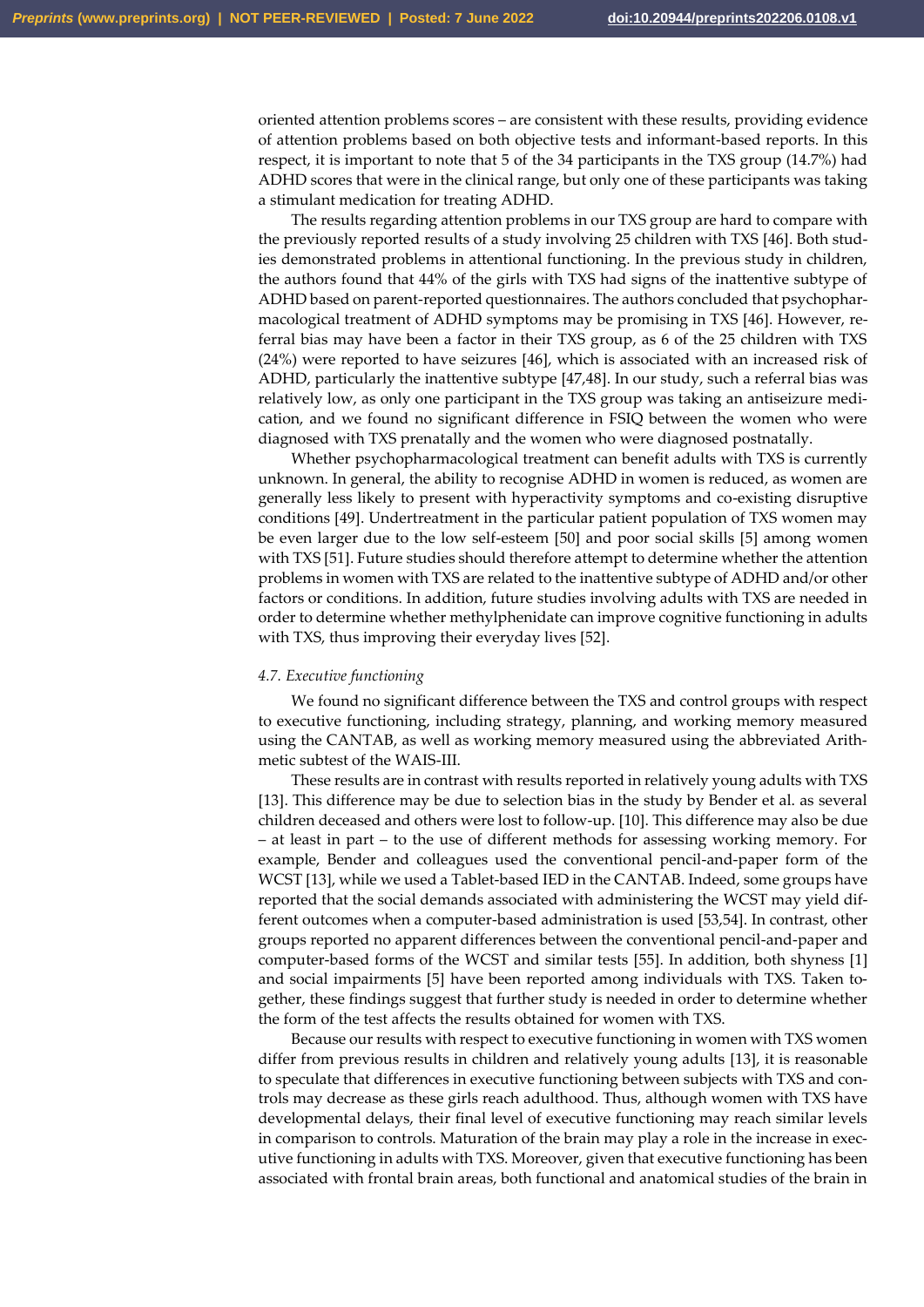women with TXS at various ages may provide a plausible explanation for these observations [15].

### *4.8. The hypothetical role of the cerebellum*

Although the most well-recognised function of the cerebellum is to regulate movement, this brain structure also controls the speed and appropriateness of cognitive and emotional processes and is involved in disorders of attention [56]. In addition, the cerebellum also plays a role in the motor functions that mediate speech [57], social functioning [58], and emotion recognition, particularly the recognition of so-called 'negative' emotions [59]. Thus, the attention deficits and reduced psychomotor speed identified in our study may be explained – at least in part – by altered cerebellar function. Indeed, other features commonly associated with TXS that may be explained by altered cerebellar neurodevelopment include social impairments [5], impaired recognition of negative emotions [5], apraxia of speech [3], and hypotonia [3]. Furthermore, cerebellar subregions that are altered in individuals with an extra X chromosome have been linked to motor control and language processing tests [60]. Taken together, these findings suggest that changes in cerebellar function may play a key role in the deficits associated with TXS, with therapeutic implications. For example, non-invasive cerebellar stimulation in healthy adults using transcranial magnetic stimulation was recently shown to dramatically decrease both reaction time and response time when performing a social cognition test [58]. Thus, the cerebellum warrants further attention in women with TXS, particularly with respect to the availability of non-invasive therapeutic options such as cerebellar stimulation.

#### *4.9. Strengths and limitations*

The strength of this study lies in the fact that this study, for the first time, has examined a fairly large sample of adults with TXS with a wide range of neuropsychological tests, many of which are not dependent on language skills. In addition, this study had relatively low ascertainment and referral bias.

This study also had several limitations that warrant discussion. First, in the present paper a relatively large number of tests were performed and, thus, there was multiple testing. We agree with Field that Bonferroni is slightly conservative and tends to be too strict when lots of tests are performed [61], in particular in studies with a somewhat exploratory nature like the present study [62]. In combination with the limited power of this study, this would have resulted in not reporting associations that were worth assessing in future studies [63]. When we would have controlled for Bonferroni, the two-tailed Student's *t*-test results of the FSIQ, the RTI Mean simple movement time, the RVP Mean Latency, the RTI Mean five-choice movement time (Table 3), the T-scores on the Attention syndrome scale and group differences on cognitive functioning considering FSIQ as a potential confounder MOT Mean latency (Table 4) remained statistically significant. So, the primary findings of this study "survive" the Bonferroni correction. A second limitation is the cross-sectional nature of the study that limited our ability to study the development of neurocognitive functioning at various timepoints. Third, there is a hypothesis that executive functioning and other measures assessed in the present study in TXS women might differ between different age groups. For two reasons, we did not perform separate analyses to assess this. The number of subjects per age group was too small and there is a risk of bias within the group of TXS patients. The subgroup with a prenatal diagnosis was younger during the study than the subgroup with a postnatal diagnosis. The subgroup with a prenatal diagnosis might function better, than, for example, the subgroup with a postnatal diagnosis because of atypical development. A future longitudinal prospective study would provide valuable insights into the progression of TXS. Fourth, there were some outliers in this study (see Table 3). We excluded these outliers from our analysis of the results of the CANTAB [64]. Outliers seemed to be associated with familiarisation problems, fatigue, smoking behaviour, and/or inadequate understanding of instructions. Fifth, CANTAB does not provide norm scores which hampers comparison with results from previous studies [15]. Furthermore, the majority of women in both groups were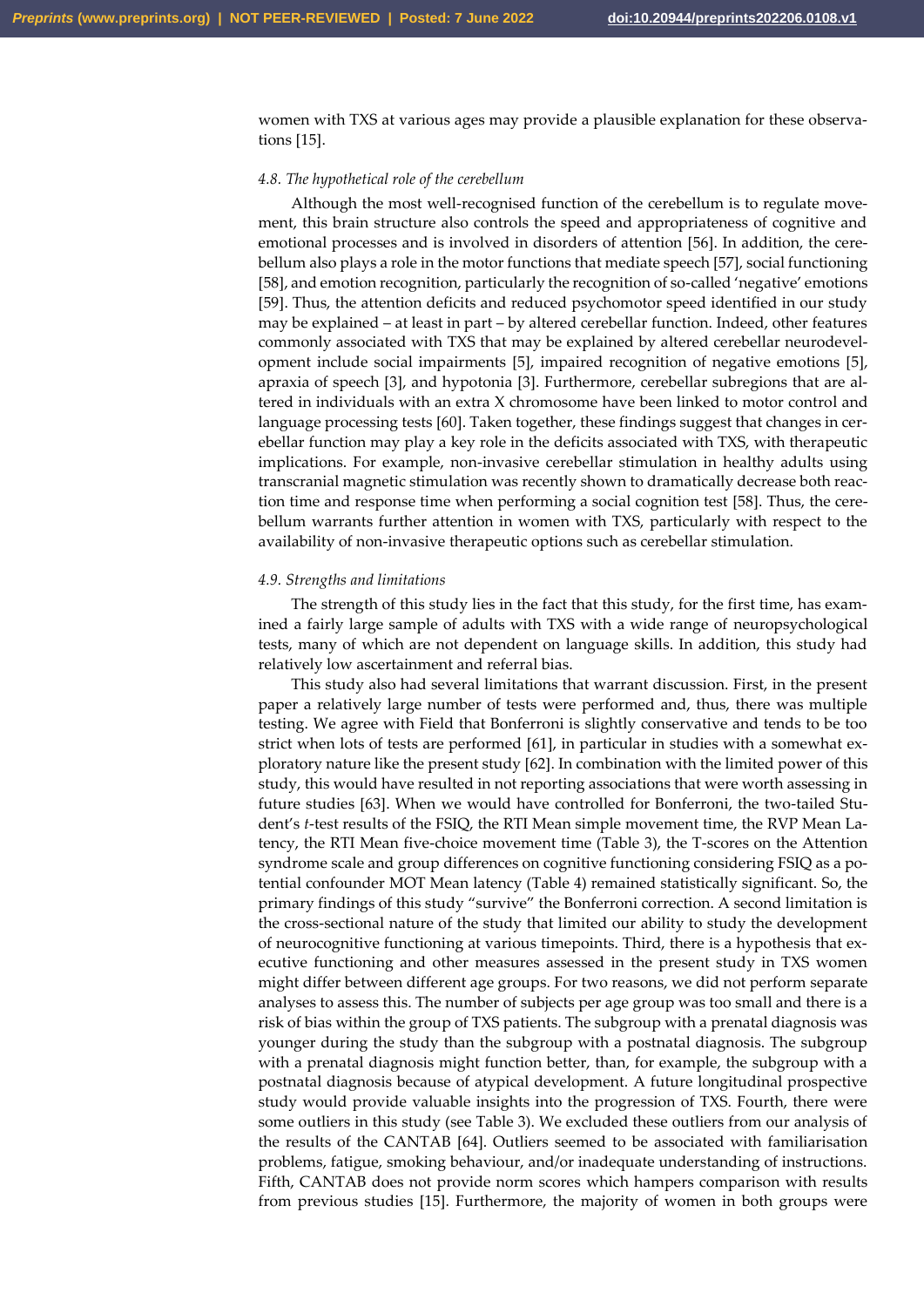premenopausal. Thus, the data may not necessarily apply to postmenopausal women with TXS. Furthermore, we used a short version of WAIS-III. To assess differences in VIQ and PIQ between the TXS and control groups the full version of the WAIS would have been preferable. Finally, women under legal guardianship were excluded from the study which may impact the generalizability. However, only two women were actually excluded.

# **5. Conclusions and further recommendations**

Reduced levels of general functioning, decreased psychomotor speed, particularly decreased motor processing speed, and attention disorders can severely limit the education and societal participation of adults with TXS. It is, therefore, important that girls with TXS know that their executive functioning can improve. In this respect, our results may be used to improve the functioning of women with TXS, for example by helping them find suiTable educational support [65] as well as jobs [66] that match their abilities by increasing their own awareness – and the awareness of potential employers – regarding their competencies. This approach will also reduce their risk of low participation in society [67] and decrease their frustration due to their impairments. We therefore recommend that women with TXS undergo a thorough and broad neuropsychological assessment. Future research should address the question whether the level of functioning in the neuropsychological domains may be associated with daily activities, like daily living skills, academic/vocational functioning, and social functioning.

Several suggestions for future research have been discussed above. Impairments in attention and psychomotor speed (particularly motor processing speed), as well as the delayed development in executive functioning, appear to be most relevant findings with respect to neurocognitive functioning in adults with TXS. In addition, further studies are needed in order to determine whether adults with TXS – regardless of a diagnosis of ADHD – may function better with a stimulant medication. Targeted and individualized cognitive remediation could be proposed to increase the functioning in specific neuropsychological domains, e.g. attention, although there is no evidence that these might be helpful in women with TXS [68]. In addition, more research is warranted in order to identify the underlying mechanisms (e.g. motor speed/coordination, relational memory deficits, and/or visual scanning inefficiency) that affect psychomotor speed. Future studies should include linguistic functioning in order to provide a more complete picture of development into adulthood. In addition, longitudinal studies may provide further insights into the differences in executive functioning between girls/adolescents with TXS and women with TXS.

Functional brain studies such as resting-state analysis and network analysis by performing diffusion tension imaging of the cerebellum seem promising [58] with respect to neuropsychological functioning in TXS and may provide important insights into whether cerebellar stimulation can be beneficial in women with TXS.

Finally, the average age of the women in our study was in the early thirties. Given that the results of the Digit Symbol Coding [40] and the Block Design test are age-dependent [69], with lower scores associated with increasing age, additional longitudinal research is needed in order to better understand the effects of ageing in women with TXS [70].

**Supplementary Materials:** Details regarding the CANTAB tests and subdomains of the CANTAB are provided in the online supplemental materials.

**Funding:** This research received no external funding.

**Acknowledgements:** We would like to express our thanks to the participants for their participation in this study.

**Institutional Review Board Statement:** This study was performed in accordance with the ethical standards of the relevant national and institutional committees regarding human experimentation, and with the Declaration of Helsinki. All procedures involving human subjects were approved by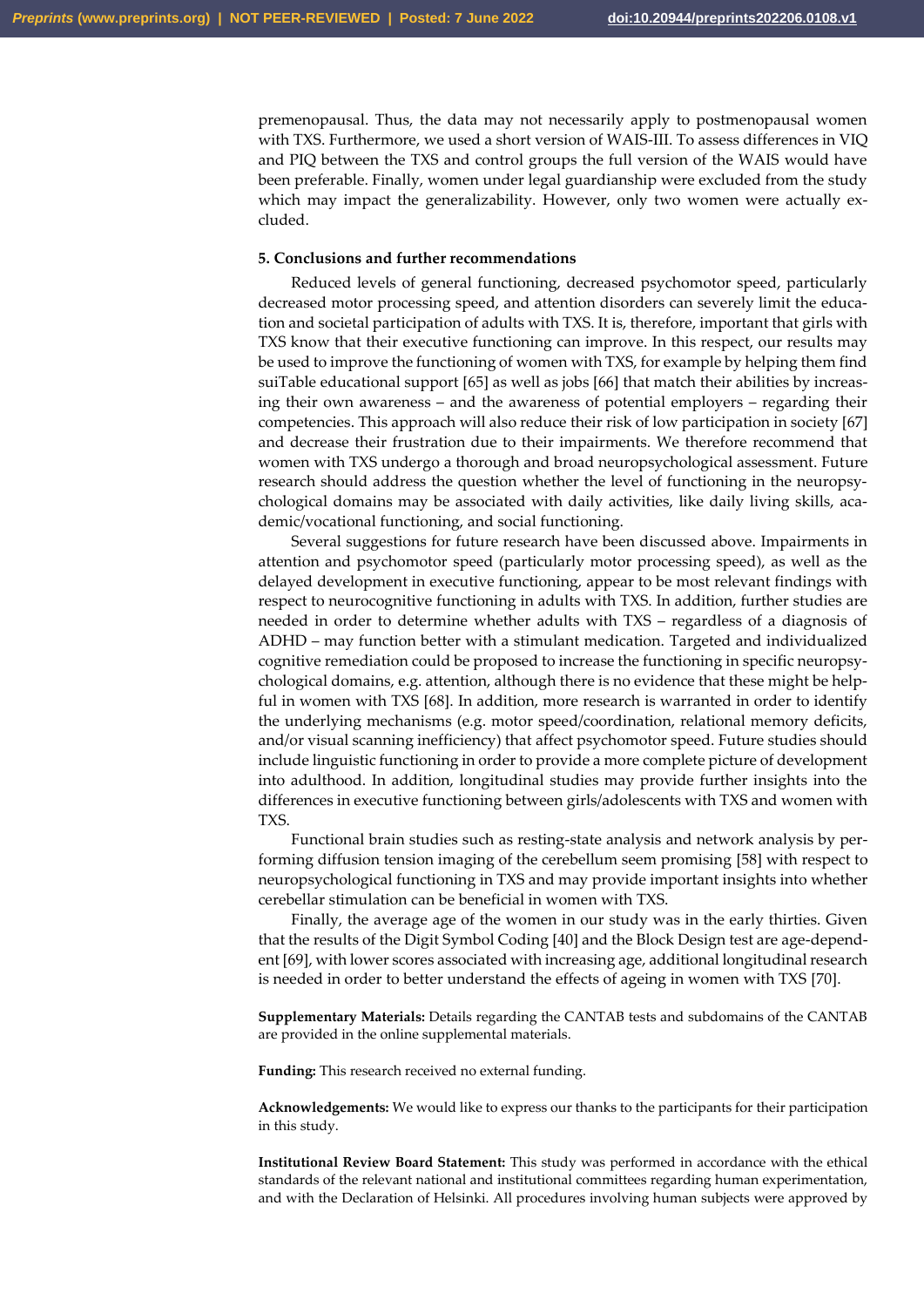the medical ethics committee at Maastricht University Medical Centre (MUMC+) and Maastricht University (approval number: NL46871.068.14/METC143051).

**Informed Consent Statement:** all participants provided written informed consent.

**Author Contributions:** Conceptualization, M.O., C.T.R.M.S. and T.A.M.J.v.A.; Methodology, M.O., C.T.R.M.S., C.V. and T.A.M.J.v.A.; Formal Analysis, M.O. and M.D., Investigation, M.O. and B.C.M.C. Resources, M.O. and C.T.R.M.S.; Writing - Original Draft Preparation, M.O. and M.D.; Writing – Review & Editing, B.C.M.C., C.T.R.M.S., C.V. and T.A.M.J.v.A. All authors have read and agreed to the published version of the manuscript. Conflicts of Interest: The authors declare no conflict of interest.

**Data availability:** The data that support the findings of this study are available from the corresponding author upon reasonable request.

# **Appendix A: List of abbreviations**

| 95%CI       | = 95% Confidence Interval                               |
|-------------|---------------------------------------------------------|
| <b>ABCL</b> | = Adult Behaviour Checklist                             |
| ADHD        | = Attention Deficit Hyperactivity Disorder              |
| <b>ANT</b>  | = Amsterdam Neuropsychological Tasks                    |
| <b>DSM</b>  | = Diagnostic and Statistical Manual of Mental Disorders |
| <b>FSIQ</b> | = Full-Scale Intelligence Quotient                      |
| IED         | = Intra/Extradimensional Set Shift                      |
| ms          | = milliseconds                                          |
| <b>MOT</b>  | = Motor screening test                                  |
| <b>OTS</b>  | = One Touch Stockings of Cambridge                      |
| PAL         | = Paired Associates Learning test                       |
| PIQ         | = Performance Intelligence Quotient                     |
| <b>RTI</b>  | = Reaction Time                                         |
| <b>RVP</b>  | = Rapid Visual Information Processing test              |
| <b>SD</b>   | = Standard Deviation                                    |
| SWM         | = Spatial Working Memory                                |
| <b>TXS</b>  | = Triple X syndrome                                     |
| VIQ         | = Verbal Intelligence Quotient                          |
| VRM-D       | = Verbal Recognition Memory - Delayed                   |
| VRM-I       | = Verbal Recognition Memory - Immediate                 |
| <b>WAIS</b> | = Wechsler Adult Intelligence Scale                     |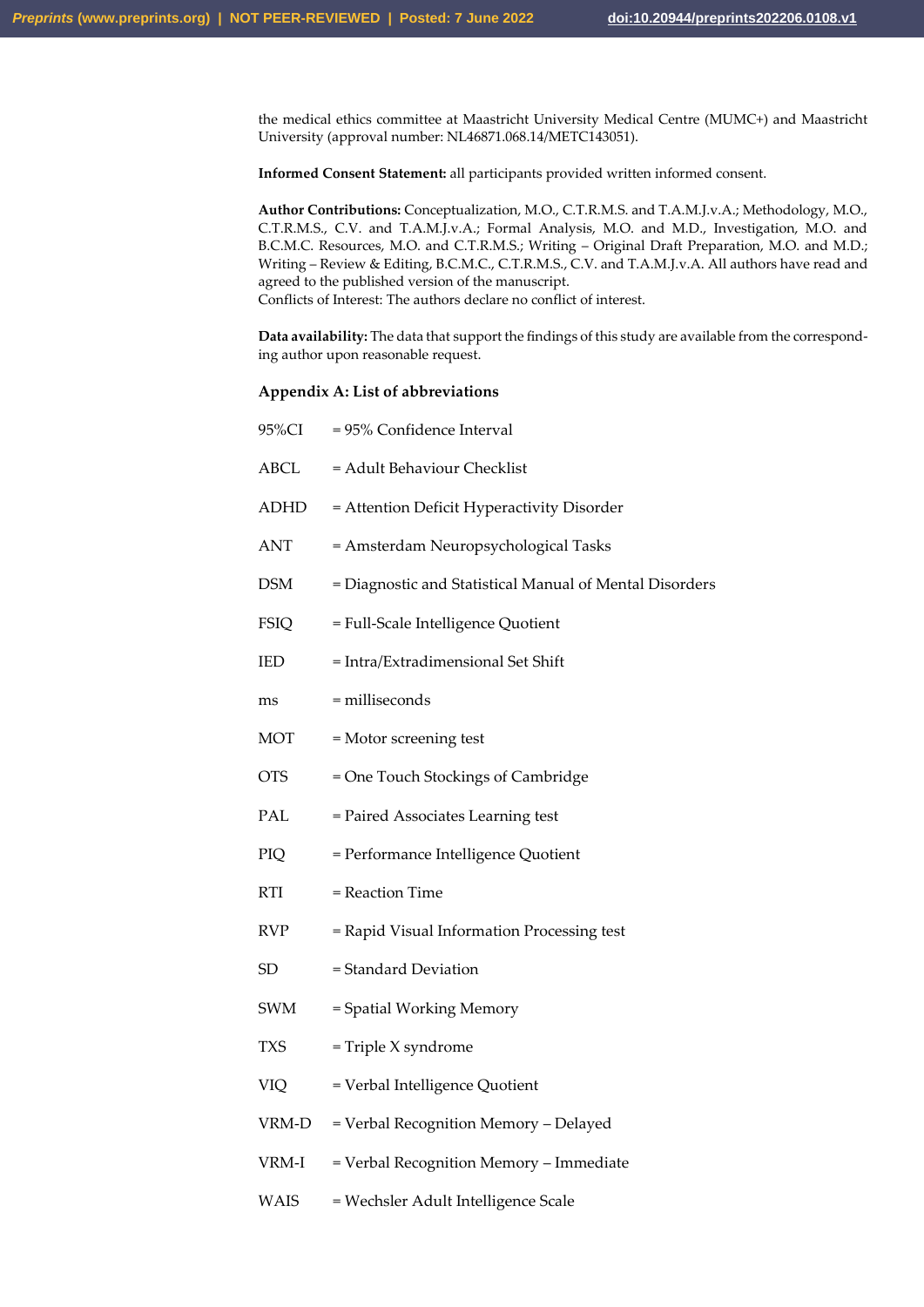- WAIS-III = Wechsler Adult Intelligence Scale-III
- WAIS-R = Wechsler Adult Intelligence Scale Revised
- WCST = Wisconsin Card Sorting Test
- WISC-R = Wechsler Intelligence Scale for Children RevisedReferences

# **References**

- 1. Otter, M.; Schrander-Stumpel, C.T.R.M.; Curfs, L.M. Triple X syndrome: a review of the literature. *Eur J Hum Genet* **2010**, *18*, 265-271, doi:10.1038/ejhg.2009.109.
- 2. Tuke, M.A.; Ruth, K.S.; Wood, A.R.; Beaumont, R.N.; Tyrrell, J.; Jones, S.E.; Yaghootkar, H.; Turner, C.L.S.; Donohoe, M.E.; Brooke, A.M.; et al. Mosaic Turner syndrome shows reduced penetrance in an adult population study. *Genet Med* **2019**, *21*, 877- 886, doi:10.1038/s41436-018-0271-6.
- 3. Tartaglia, N.R.; Howell, S.; Sutherland, A.; Wilson, R.; Wilson, L. A review of trisomy X (47,XXX). *Orphanet J Rare Dis* **2010**, *5*, 8, doi:10.1186/1750-1172-5-8.
- 4. Otter, M.; Schrander-Stumpel, C.T.; Didden, R.; Curfs, L.M. The psychiatric phenotype in triple X syndrome: new hypotheses illustrated in two cases. *Dev Neurorehabil* **2012**, *15*, 233-238, doi:10.3109/17518423.2012.655799.
- 5. Otter, M.; Crins, P.M.L.; Campforts, B.C.M.; Stumpel, C.; van Amelsvoort, T.; Vingerhoets, C. Social functioning and emotion recognition in adults with triple X syndrome. *BJPsych Open* **2021**, *7*, e51, doi:10.1192/bjo.2021.8.
- 6. Robinson, A.; Lubs, H.A.; Nielsen, J.; Sorensen, K. Summary of clinical findings: profiles of children with 47,XXY, 47,XXX and 47,XYY karyotypes. *Birth Defects Orig Artic Ser* **1979**, *15*, 261-266.
- 7. Netley, C.T. Summary overview of behavioural development in individuals with neonatally identified X and Y aneuploidy. *Birth Defects Orig Artic Ser* **1986**, *22*, 293-306.
- 8. Wechsler, D. *Wechsler intelligence scale for children—revised*; Psychological Corporation.: New York, 1974.
- 9. Robinson, A.; Bender, B.G.; Linden, M.G. Summary of clinical findings in children and young adults with sex chromosome anomalies. *Birth Defects Orig Artic Ser* **1990**, *26*, 225-228.
- 10. Bender, B.G.; Linden, M.G.; Harmon, R.J. Life adaptation in 35 adults with sex chromosome abnormalities. *Genet Med* **2001**, *3*, 187-191, doi:10.1097/00125817-200105000-00007.
- 11. Bender, B.G.; Harmon, R.J.; Linden, M.G.; Robinson, A. Psychosocial adaptation of 39 adolescents with sex chromosome abnormalities. *Pediatrics* **1995**, *96*, 302-308.
- 12. Wechsler, D. *Wechsler Adult Intelligence Scale-Revised*; Psychological Corporation: New York, 1981.
- 13. Bender, B.G.; Linden, M.G.; Harmon, R.J. Neuropsychological and functional cognitive skills of 35 unselected adults with sex chromosome abnormalities. *Am J Med Genet* **2001**, *102*, 309-313, doi:10.1002/ajmg.1490.
- 14. De Sonneville, L.M.J. Amsterdam neuropsychological tasks: a computer-aided assessment program. In *Cognitive Ergonomics, Clinical Assessment and Computer-Assisted Learning: Computers in Psychology*, Den Brinker, B.P.L.M., Beek, P.J., Brand, A.N., Maarse, S.J., Mulder, L.J.M., Eds.; Swets & Zeitlinger: Lisse, The Netherlands, 1999; pp. 187–203.
- 15. van Rijn, S.; Swaab, H. Executive dysfunction and the relation with behavioral problems in children with 47,XXY and 47,XXX. *Genes Brain Behav* **2015**, *14*, 200-208, doi:10.1111/gbb.12203.
- 16. Bender, B.G.; Linden, M.G.; Robinson, A. Neuropsychological impairment in 42 adolescents with sex chromosome abnormalities. *Am J Med Genet* **1993**, *48*, 169-173, doi:10.1002/ajmg.1320480312.
- 17. D'Souza, H.; Karmiloff-Smith, A. Neurodevelopmental disorders. *Wiley Interdiscip Rev Cogn Sci* **2017**, *8*, doi:10.1002/wcs.1398.
- 18. Reh, R.K.; Dias, B.G.; Nelson, C.A., 3rd; Kaufer, D.; Werker, J.F.; Kolb, B.; Levine, J.D.; Hensch, T.K. Critical period regulation across multiple timescales. *Proc Natl Acad Sci U S A* **2020**, *117*, 23242-23251, doi:10.1073/pnas.1820836117.
- 19. Batista, G.; Hensch, T.K. Critical Period Regulation by Thyroid Hormones: Potential Mechanisms and Sex-Specific Aspects. *Front Mol Neurosci* **2019**, *12*, 77, doi:10.3389/fnmol.2019.00077.
- 20. Urbanus, E.; van Rijn, S.; Swaab, H. A review of neurocognitive functioning of children with sex chromosome trisomies: Identifying targets for early intervention. *Clin Genet* **2020**, *97*, 156-167, doi:10.1111/cge.13586.
- 21. Grieco, J.; Pulsifer, M.; Seligsohn, K.; Skotko, B.; Schwartz, A. Down syndrome: Cognitive and behavioral functioning across the lifespan. *Am J Med Genet C Semin Med Genet* **2015**, *169*, 135-149, doi:10.1002/ajmg.c.31439.
- 22. Vorstman, J.A.; Breetvelt, E.J.; Duijff, S.N.; Eliez, S.; Schneider, M.; Jalbrzikowski, M.; Armando, M.; Vicari, S.; Shashi, V.; Hooper, S.R.; et al. Cognitive decline preceding the onset of psychosis in patients with 22q11.2 deletion syndrome. *JAMA Psychiatry* **2015**, *72*, 377-385, doi:10.1001/jamapsychiatry.2014.2671.
- 23. Wigby, K.; D'Epagnier, C.; Howell, S.; Reicks, A.; Wilson, R.; Cordeiro, L.; Tartaglia, N. Expanding the phenotype of Triple X syndrome: A comparison of prenatal versus postnatal diagnosis. *Am J Med Genet A* **2016**, *170*, 2870-2881, doi:10.1002/ajmg.a.37688.
- 24. Cambridge Neuropsychological Automated Test Battery. Available online: <https://www.cambridgecognition.com/cantab/cognitive-tests/> (accessed on 27 April 2022).
- 25. Velthorst, E.; Levine, S.Z.; Henquet, C.; de Haan, L.; van Os, J.; Myin-Germeys, I.; Reichenberg, A. To cut a short test even shorter: reliability and validity of a brief assessment of intellectual ability in schizophrenia--a control-case family study. *Cogn Neuropsychiatry* **2013**, *18*, 574-593, doi:10.1080/13546805.2012.731390.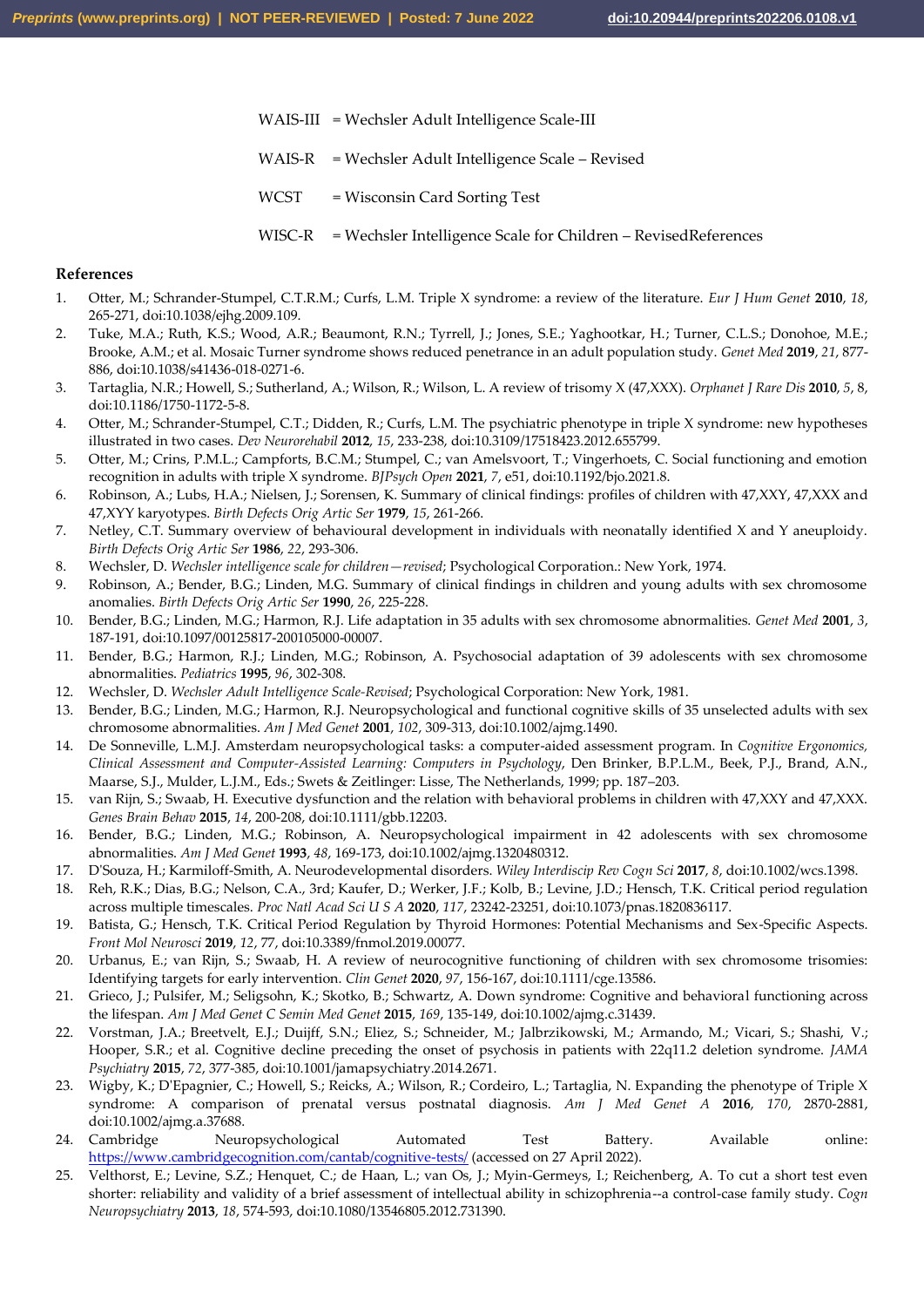- 26. Achenbach, T.M.; Rescorla, L.A. *Manual for the ASEBA Adult Forms & Profiles*; University of Vermont, Research Center for Children, Youth, & Families: Burlington, VT, 2003.
- 27. Cambridge Cognition Limited. Motor Screening (MOT). In *Cantab Research Suite 6 Test Administration Guide*; Cambridge Cognition Limited.: 2014; pp. 32-34.
- 28. Cambridge Cognition Limited. Reaction Time (RTI). In *Cantab Research Suite 6 Test Administration Guide*; Cambridge Cognition Limited.: 2014; pp. 149-165.
- 29. Cambridge Cognition Limited. Verbal Recognition Memory (VRM). In *Cantab Research Suite 6 Test Administration Guide*; Cambridge Cognition Limited.: 2014; pp. 228-238.
- 30. Cambridge Cognition Limited. Paired Associates Learning test (PAL). In *Cantab Research Suite 6 Test Administration Guide*; Cambridge Cognition Limited.: 2014; pp. 114-139.
- 31. Cambridge Cognition Limited. Rapid Visual Information Processing (RVP). In *Cantab Research Suite 6 Test Administration Guide*; Cambridge Cognition Limited.: 2014; pp. 166-177.
- 32. Achenbach, T.M.; Bernstein, A.; Dumenci, L. DSM-oriented scales and statistically based syndromes for ages 18 to 59: linking taxonomic paradigms to facilitate multitaxonomic approaches. *J Pers Assess* **2005**, *84*, 49-63, doi:10.1207/s15327752jpa8401\_10.
- 33. American Psychiatric Association. *Diagnostic and statistical manual of mental disorders : DSM-IV*; American Psychiatric Association ©1994: Washington, DC, 1994.
- 34. Cambridge Cognition Limited. Spatial Working Memory (SWM). In *Cantab Research Suite 6 Test Administration Guide*; Cambridge Cognition Limited.: 2014; pp. 212-227.
- 35. Cambridge Cognition Limited. One Touch Stockings of Cambridge (OTS). In *Cantab Research Suite 6 Test Administration Guide*; Cambridge Cognition Limited.: 2014; pp. 106-113.
- 36. Cambridge Cognition Limited. Intra-Extra Dimensional Set Shift (IED). In *Cantab Research Suite 6 Test Administration Guide*; Cambridge Cognition Limited.: 2014; pp. 84-89.
- 37. Acock, A.C. Outliers and influential cases. In *A Gentle Introduction to Stata, Fourth Edition*; Stata Press: 2014; pp. 283-286.
- 38. Morris, T.W.; Levinson, E.M. Relationship Between Intelligence and Occupational Adjustment and Functioning: A Literature Review. *Journal of Counseling and Development* **1995**, *73*, 503-514.
- 39. Otter, M.; Stumpel, C.T.R.M.; van Amelsvoort, T.A.M.J. Client-centred clinical genetic diagnostics. *Advances in Mental Health and Intellectual Disabilities* **2018**, *12*, 1-10, doi:10.1108/amhid-06-2017-0025.
- 40. Cepeda, N.J.; Blackwell, K.A.; Munakata, Y. Speed isn't everything: complex processing speed measures mask individual differences and developmental changes in executive control. *Dev Sci* **2013**, *16*, 269-286, doi:10.1111/desc.12024.
- 41. Heaton, R.K.; Chelune, G.J.; Lehman, R.A. Using neuropsychological and personality tests to assess the likelihood of patient employment. *J Nerv Ment Dis* **1978**, *166*, 408-416, doi:10.1097/00005053-197806000-00004.
- 42. Wilson, L.; Horton, L.; Kunzmann, K.; Sahakian, B.J.; Newcombe, V.F.; Stamatakis, E.A.; von Steinbuechel, N.; Cunitz, K.; Covic, A.; Maas, A.; et al. Understanding the relationship between cognitive performance and function in daily life after traumatic brain injury. *J Neurol Neurosurg Psychiatry* **2020**, doi:10.1136/jnnp-2020-324492.
- 43. Haist, F.; Shimamura, A.P.; Squire, L.R. On the relationship between recall and recognition memory. *Journal of experimental psychology. Learning, memory, and cognition* **1992**, *18*, 691-702, doi:10.1037//0278-7393.18.4.691.
- 44. Benson, N.; Hulac, D.M.; Kranzler, J.H. Independent examination of the Wechsler Adult Intelligence Scale-Fourth Edition (WAIS-IV): what does the WAIS-IV measure? *Psychological assessment* **2010**, *22*, 121-130, doi:10.1037/a0017767.
- 45. Groth-Marnat, G.; Teal, M. Block design as a measure of everyday spatial ability: a study of ecological validity. *Percept Mot Skills*  **2000**, *90*, 522-526, doi:10.2466/pms.2000.90.2.522.
- 46. Tartaglia, N.R.; Ayari, N.; Hutaff-Lee, C.; Boada, R. Attention-deficit hyperactivity disorder symptoms in children and adolescents with sex chromosome aneuploidy: XXY, XXX, XYY, and XXYY. *J Dev Behav Pediatr* **2012**, *33*, 309-318, doi:10.1097/DBP.0b013e31824501c8.
- 47. Vidaurre, J.; Twanow, J.D.E. Attention Deficit Hyperactivity Disorder and Associated Cognitive Dysfunction in Pediatric Epilepsy. *Semin Pediatr Neurol* **2017**, *24*, 282-291, doi:10.1016/j.spen.2017.10.009.
- 48. Wang, M.; Zhao, Q.; Kang, H.; Zhu, S. Attention deficit hyperactivity disorder (ADHD) in children with epilepsy. *Ir J Med Sci*  **2020**, *189*, 305-313, doi:10.1007/s11845-019-02042-3.
- 49. Young, S.; Adamo, N.; Asgeirsdottir, B.B.; Branney, P.; Beckett, M.; Colley, W.; Cubbin, S.; Deeley, Q.; Farrag, E.; Gudjonsson, G.; et al. Females with ADHD: An expert consensus statement taking a lifespan approach providing guidance for the identification and treatment of attention-deficit/ hyperactivity disorder in girls and women. *BMC Psychiatry* **2020**, *20*, 404, doi:10.1186/s12888-020-02707-9.
- 50. Freilinger, P.; Kliegel, D.; Hanig, S.; Oehl-Jaschkowitz, B.; Henn, W.; Meyer, J. Behavioral and psychological features in girls and women with triple-X syndrome. *Am J Med Genet A* **2018**, *176*, 2284-2291, doi:10.1002/ajmg.a.40477.
- 51. National Institute for Health and Care Excellence [NICE]. Attention deficit hyperactivity disorder: diagnosis and management (NG87). **2020**.
- 52. Jenkins, P.O.; De Simoni, S.; Bourke, N.J.; Fleminger, J.; Scott, G.; Towey, D.J.; Svensson, W.; Khan, S.; Patel, M.C.; Greenwood, R.; et al. Stratifying drug treatment of cognitive impairments after traumatic brain injury using neuroimaging. *Brain* **2019**, *142*, 2367-2379, doi:10.1093/brain/awz149.
- 53. Ozonoff, S.; South, M.; Provencal, S. *Executive functions*; Wiley: Hoboken, N.J., 2005; Volume 3rd ed, pp. 606-627.
- 54. Ozonoff, S. Reliability and validity of the Wisconsin Card Sorting Test in studies of autism. *Neuropsychology* **1995**, *9*, 491-500, doi:10.1037/0894-4105.9.4.491.